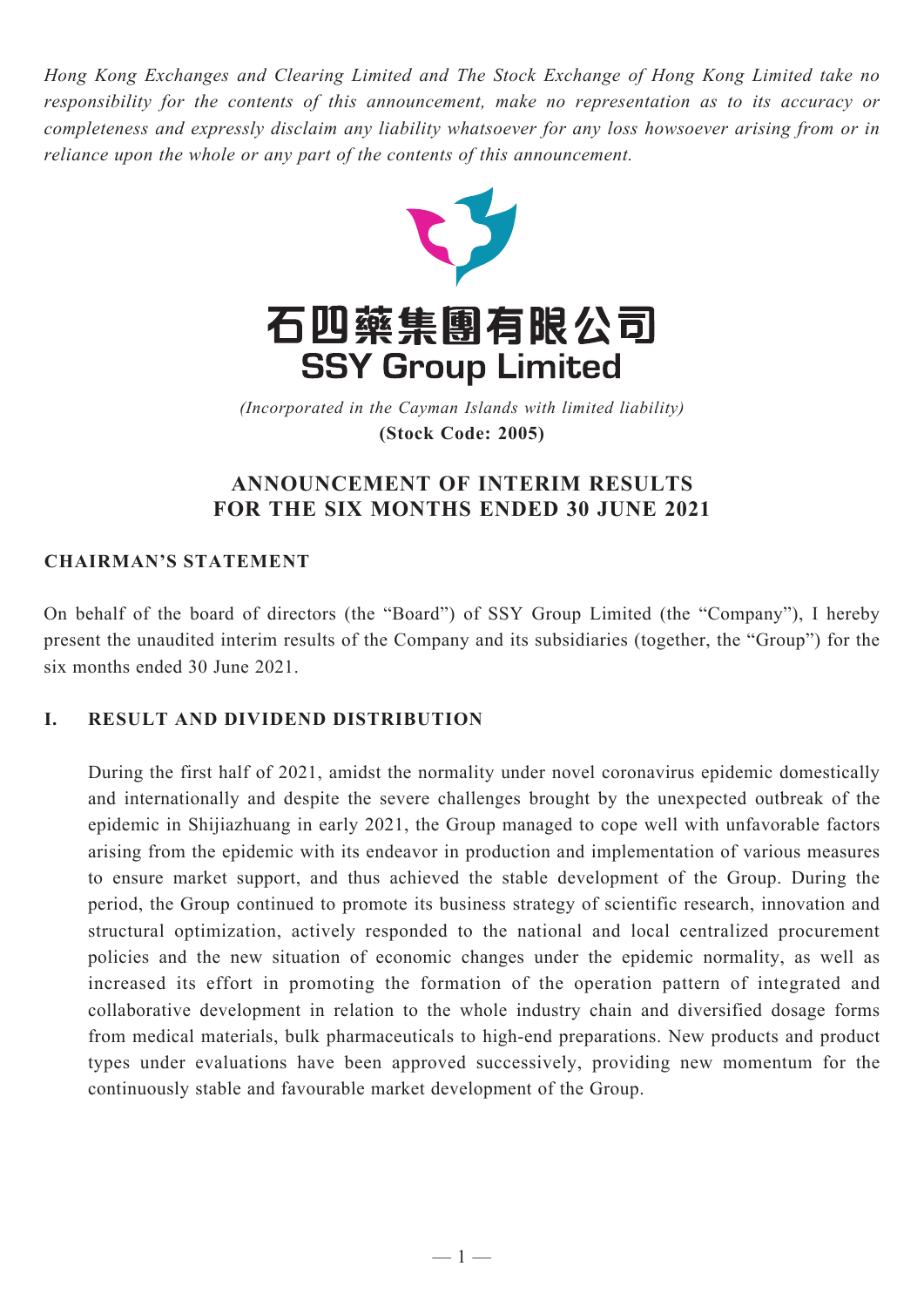During the first half of the year, the Group achieved a revenue of HK\$2,443 million, representing an increase of 37.0% compared to the corresponding period of last year, and the gross profit margin was 60.2%, representing a decrease of 3.8 percentage point compared to the corresponding period of last year. The net profit was HK\$276 million, representing an increase of 11.6% compared to the corresponding period of last year. The Directors resolved to pay an interim dividend of HK\$0.05 per share on 24 September 2021 to the shareholders named in the register of members of the Company on 13 September 2021, which was unchanged from the corresponding period of last year.

### **II. BUSINESS REVIEW**

|                      |                      | For the six months ended 30 June |               |           |            |            |  |
|----------------------|----------------------|----------------------------------|---------------|-----------|------------|------------|--|
|                      |                      | 2021                             |               | 2020      |            |            |  |
|                      |                      |                                  | Percentage    |           | Percentage | Increase/  |  |
|                      |                      | Revenue                          | of revenue    | Revenue   | of revenue | (decrease) |  |
|                      |                      | <b>HK\$'000</b>                  | $\frac{0}{0}$ | HK\$'000  | $\%$       | $\%$       |  |
| Intravenous infusion |                      |                                  |               |           |            |            |  |
| solution and others  |                      | 2,362,285                        | 96.7          | 1,729,412 | 97.0       | 36.6       |  |
| (Including:          | Non-PVC soft bag &   |                                  |               |           |            |            |  |
|                      | upright soft bag     |                                  |               |           |            |            |  |
|                      | infusion solution    | 1,058,124                        | 43.3          | 773,692   | 43.4       | 36.8       |  |
|                      | PP plastic bottle    |                                  |               |           |            |            |  |
|                      | infusion solution    | 361,076                          | 14.8          | 297,240   | 16.6       | 21.5       |  |
|                      | Glass bottle         |                                  |               |           |            |            |  |
|                      | infusion solution    | 108,227                          | 4.4           | 111,826   | 6.3        | (3.2)      |  |
|                      | Ampoule injection    | 487,798                          | 20.0          | 293,608   | 16.5       | 66.1       |  |
|                      | Bulk pharmaceuticals | 246,878                          | 10.1          | 99,951    | 5.6        | 147.0      |  |
|                      | Others)              | 100,182                          | 4.1           | 153,095   | 8.6        | (34.6)     |  |
| Medical materials    |                      | 80,505                           | 3.3           | 53,421    | 3.0        | 50.7       |  |
| Total                |                      | 2,442,790                        | 100           | 1,782,833 | 100        | 37.0       |  |

### *(1) Sales of Products*

During the first half year, the Group focused its efforts on market enhancement in its principal business, including market access, product mix optimization, segment segmentation and emphasis on new featured products. The Group also actively took measures to make new breakthroughs in enhancing the market share of dominant products, and to accelerate the access and growth of new preparation products and common bulk pharmaceuticals.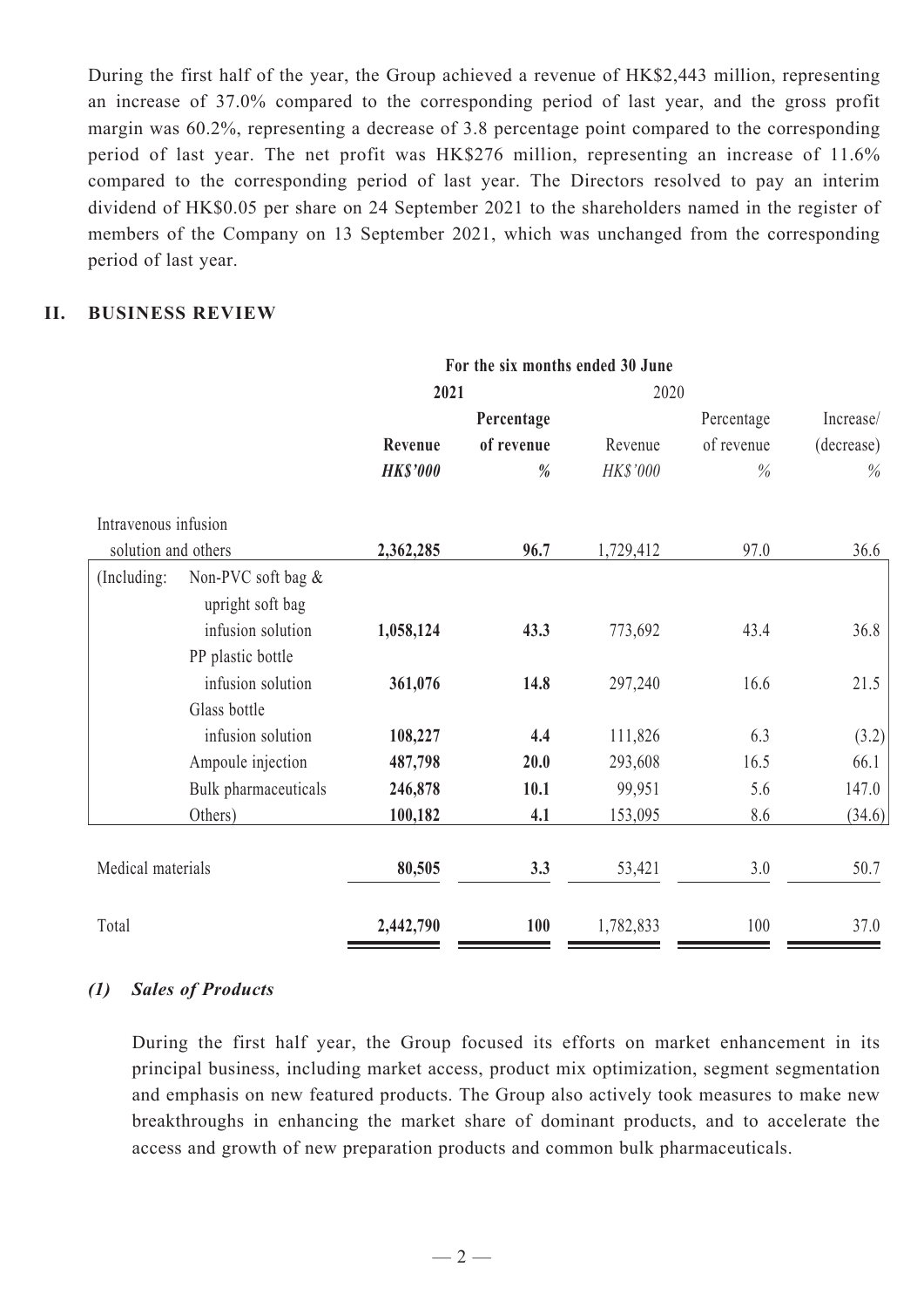Taking the opportunity brought by National Centralized Procurement as well as provincial and regional Group Purchasing Organization Programme, the Group took various measures to strengthen the market-driven effect brought by the centralized procurement policy to continuously expand the market accessibility of the Group's products. During the first half year, the Group participated in the fourth and fifth round of National Centralized Medicines Procurement activities, and timely carried out online tendering of new products that had passed through evaluation in Hebei, Shandong, Zhejiang, Shaanxi, Hubei, Jiangsu and other provinces. 2 types with 4 specifications, including Ambroxol Hydrochloride Injection (1ml: 7.5mg, 2ml: 15mg, 4ml: 30mg) and Doxofylline Injection (10mg: 0.1g) were awarded the tender in the fourth round of National Centralized Medicines Procurement. 2 product specifications, including Fluconazole and Sodium Chloride Injection (100ml: 0.2g Fluconazole and 0.9g Sodium Chloride) and Ropivacaine Hydrochloride Injection (10ml: 100mg PP ampoule) were successfully selected in the fifth round of National Centralized Procurement. At present, 6 types and 9 product specifications of the Group have been selected in National Centralized Medicines Procurement, providing favorable conditions for accelerating the convergence and development of new products from regional markets into a national market.

Amidst the normality under epidemic, the supply and demand in the domestic pharmaceutical market was undergoing a gradual recovery, and the production and sales of the Group's infusion solutions, especially therapeutic infusion products, was showing a steady increase in growth. During the first half year, the sales volume of infusion solutions reached 632,110,000 bottles (bags), representing an increase of 31% compared to the corresponding period of last year. The revenue of infusion solutions reached RMB1,273 million, representing an increase of 19% compared to the corresponding period of last year. The series of peritoneal dialysis solution products have been welcomed by the market since its launch, with sales volume reaching 468,000 bags, representing an increase of 1,475%.

Ampoule products have become an important growth driver for the Group's injection segment as it has become increasingly rich in varieties with its production and sales gradually scaled up. The market expansion of ampoule products, including Betahistine Hydrochloride Injection, Bromhexine Hydrochloride Injection and Terbutaline Sulfate spray for inhalation, has been accelerated. At the same time, three of the Group's products, namely Ambroxol Hydrochloride Injection, Doxofylline Injection and Ropivacaine Hydrochloride Injection, were successively included for National Centralized Procurement, forming a new growth point for the Group's ampoule products to achieve rapid breakthrough in scale. During the first half year, the revenue of ampoule products was RMB406,490,000, representing an increase of 53%, which continued to maintain a rapid growth momentum.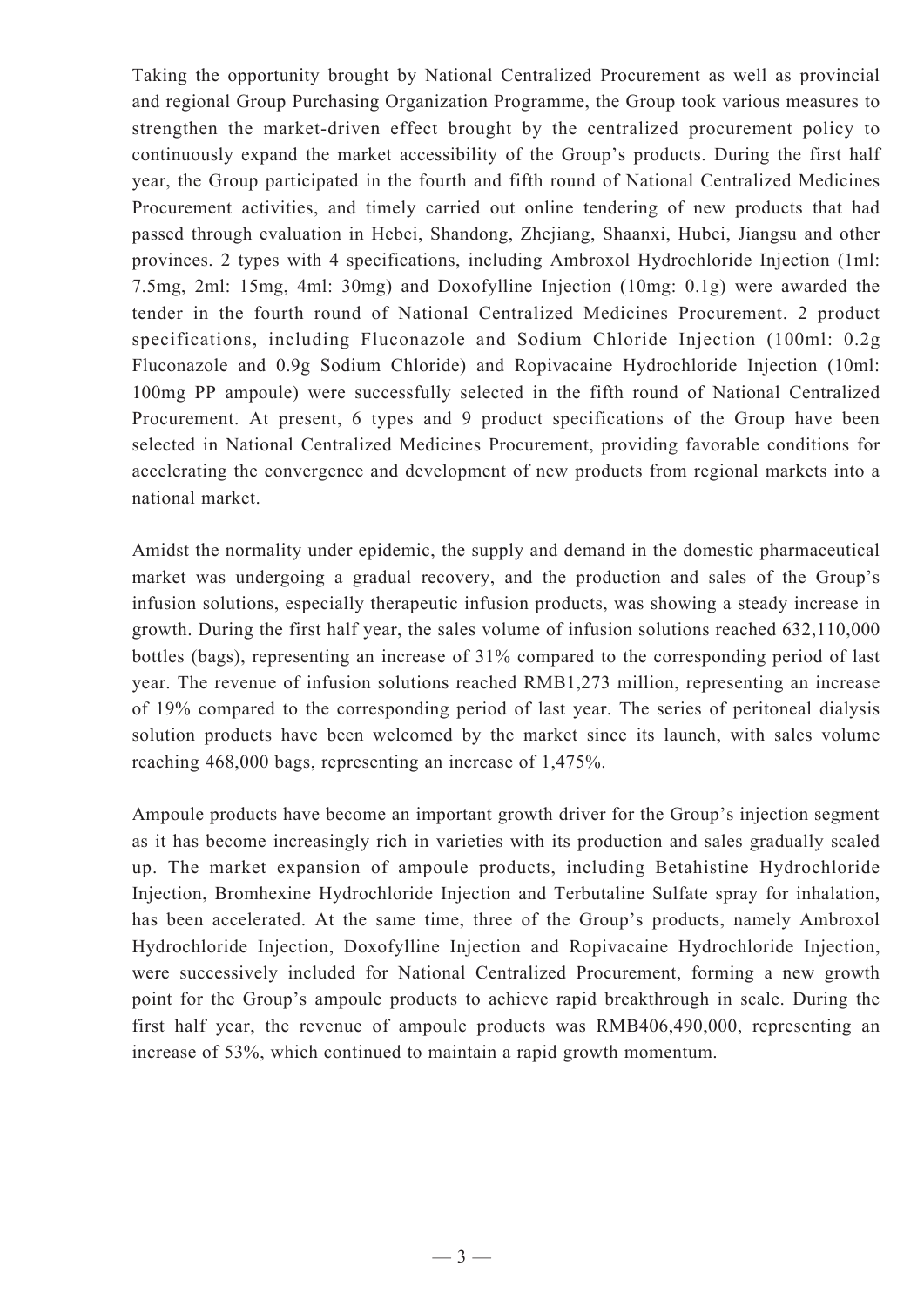In respect of bulk pharmaceuticals business, the domestic and international market demand was showing a recovery growth with the passive situation being gradually reversed. After continuous optimization and improvement of production process, transformation and enhancement of environmental protection treatment capacity, the production capacities of Hebei Guangxiang Pharmaceutical Co., Ltd. and Hebei Guolong Pharmaceutical Co., Ltd. of the Group were released rapidly, and the product advantages such as cost and quality were further demonstrated. During the first half year, Caffeine being the common bulk pharmaceutical of Hebei Guangxiang Pharmaceutical Co., Ltd. achieved an aggregate sales volume of 1,111 tonnes, representing a significant growth compared to same period of last year, and its products were sold to various markets such as South America, Europe and Asia. The sales volume of 128 tonnes of Azithromycin bulk pharmaceuticals of Hebei Guolong Pharmaceutical Co., Ltd. also achieved a relatively rapid growth. With the Group's continuous efforts in the bulk pharmaceuticals segment, the product mix has become increasingly diversified. The production capacities and sales of major bulk pharmaceuticals including Caffeine, Theophylline, Aminophylline, Metronidazole, Azithromycin, Hydroxyethyl starch 130 and Hydroxyethyl starch 40 have been enhanced. As for specialised bulk pharmaceuticals, Lurasidone Hydrochloride, Linezolid Hydrochloride, Terbutaline Sulfate and Blonanserin have been approved by the Center for Drug Evaluation, and Dexmedetomidine Hydrochloride has been scheduled for national approval in the second half year. The technology transfer of a number of new products including Ipratropium Bromide, Cinacalcet Hydrochloride, L-malic acid, Epalrestat, Pentoxifylline, Rosuvastatin Calcium, Pitavastatin Calcium, Argatroban, Lacosamide, Ornidazole and Levornidazole, which are high value-added specialised bulk pharmaceuticals, has been completed and pending for the national approval. The technology transfer of a number of new products including Doxofylline, Tedizolid Phosphate, Safinamide Mesilate and Urapidil Hydrochloride has also been accelerated to promote the progress of industrialization, making it a significant potential for the development of the Group.

Solid preparations business segment has been accelerated its cultivation and expansion. Leveraging on tender awarded for National Centralized Procurement of Cefdinir capsule and Prucalopride Succinate tablet, the Group speeded up the market planning and professional promotion of solid preparations, connected closely the commercial chain with the end market, improved the product accessibility and brand penetration, and gradually enhanced the sales proportion of solid preparations from year to year. During the first half year, Cefdinir capsule and Rosuvastatin Calcium tablet achieved large-scale sales within a short period of time, and the market expanded to the whole of China, of which Cefdinir capsule achieved sales of RMB11,570,000.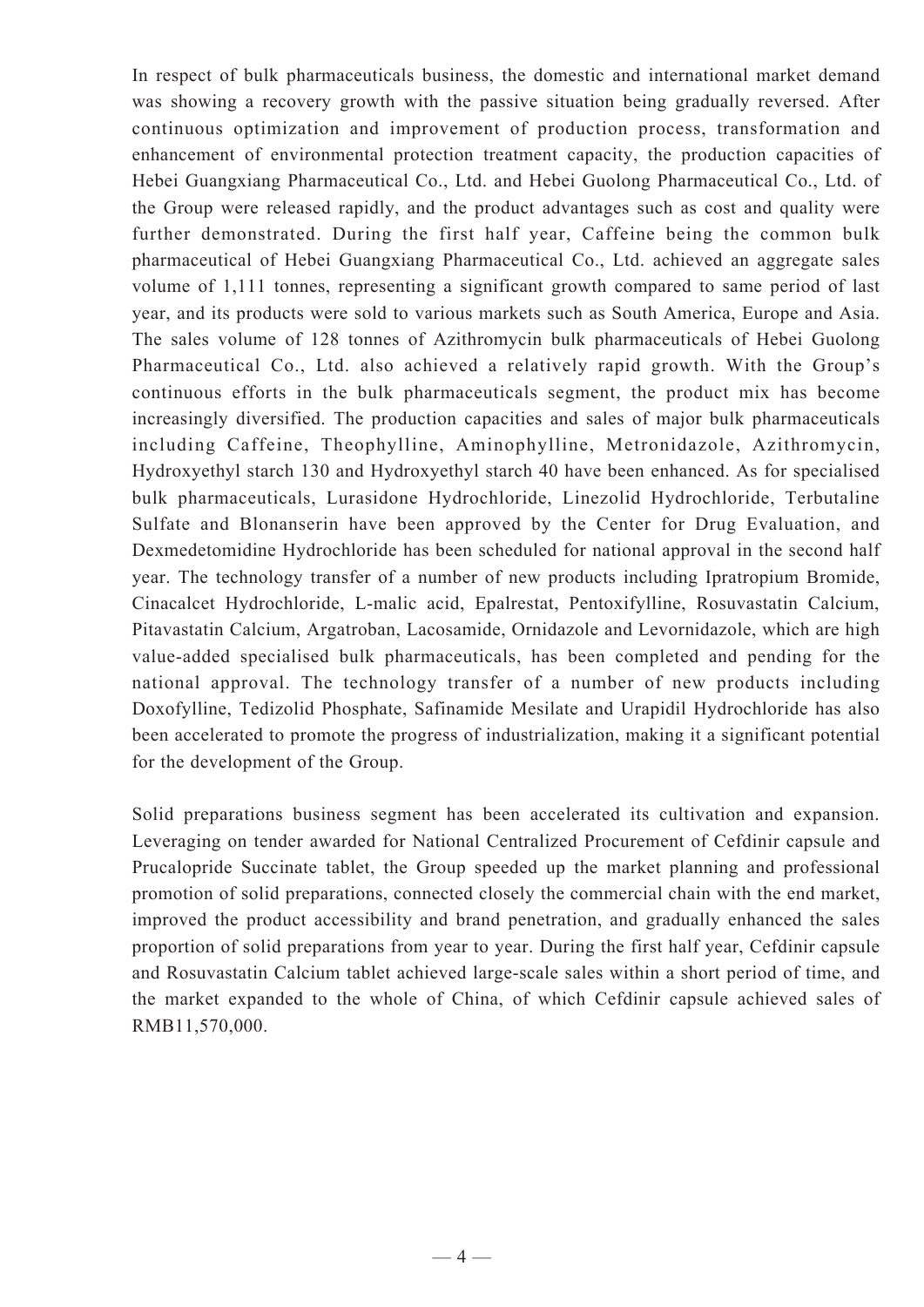As the export of preparations to foreign countries were limited by multiple factors such as the global pandemic and the surge in international sea freight rates, the export of the Group's preparations to foreign countries were greatly affected and reversed its growth. During the first half year, revenue of preparations amounted to RMB24,720,000, representing a decrease of 62% compared to same period of last year, of which amount of infusion decreased by 63%. During the period, the Group continued to carry out overseas product registration, adding 4 new countries and 6 product registration certificates, actively laying a foundation for market recovery.

In respect of medical materials, Jiangsu Best New Medical Material Co., Ltd. continued to strengthen the build-up of innovation capability and enhance the supporting capacity of the downstream production chains in medical materials, including rubber stoppers, infusion films and bioprocessing films, which facilitate the improvement of production capacity and market coverage. Newly developed multi-layer co-extrusion bioprocessing films for single-use system in liquid dosing, which met the relevant requirements under the USP Class VI of the United States Pharmacopoeia and the national standards of the PRC, has been put into industrial production and resulted in sales. The product is widely used in the fields of research and development and production of vaccines and biopharmaceuticals. Currently, it is the only domestic manufacturer of bioprocessing films in China that can replace those imported and has broad market development prospects.

## *(2) Research and Development of New Products*

Upholding the innovation-driven strategy and following along the lines of transformation, upgrade and innovation development, the Group continuously increased its efforts in technological innovation through the innovative platform integrating production, education, research and application, expedited and improved the progress and efficiency of R&D of new products. With the significantly increased innovation achievements, the Group's product portfolio was increasingly enriched and improved, providing a strong driving force for the sustainable development of the Group. Based on the cooperation with several universities and scientific research institutes, the Group also entered into a strategic cooperation agreement with China Pharmaceutical University (中國藥科大學) to promote scientific and technological innovation and accelerate industrialization of scientific and technological achievements by establishing a technology platform of innovative drug research and development integrating production, education and research.

Taking into account of existing and potential markets, the Group is persistent in pushing forward the research and development of innovative drugs and generic drugs as well as the consistency evaluation of generic drugs, and achieved relatively favorable results. Type 1 new drug NP-01, the first innovative drug type of the Group, has completed sample preparation, and its clinical trial research has fully commenced. The Group will continue to push forward the preliminary research on anti-liver fibrosis Type 1 innovative drug AND-9, anti-epileptic compound QO-83 and anti-tumor Type 2 chemical innovative drug Miriplatin.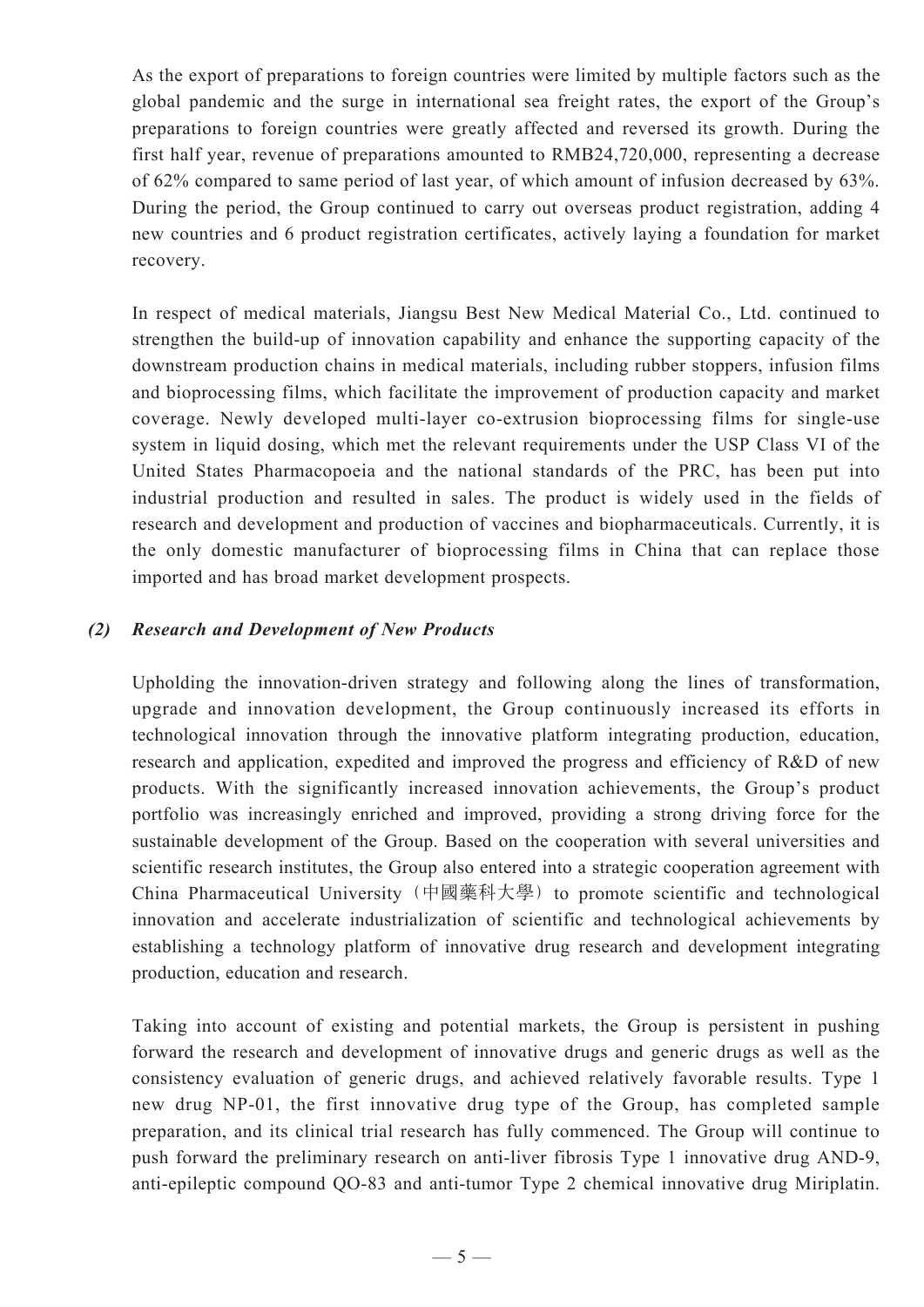During the first six months, a total of 7 production approvals were obtained for various types of products, including 4 products approved for consistency evaluation namely Ciprofloxacin Lactate and Sodium Chloride Injection, Fluconazole and Sodium Chloride Injection as well as Metronidazole and Sodium Chloride Injection (100ml and 250ml); 2 types of ampoule namely Bromhexine Hydrochloride Injection and Terbutaline Sulfate Nebuliser Solution; and 1 bulk pharmaceutical product namely Terbutaline Sulfate. In addition, Linezolid Injection, its bulk pharmaceuticals and Lurasidone Hydrochloride bulk pharmaceuticals were approved in July. Moreover, 17 products were submitted to the National Medical Products Administration for approval, including 8 liquid preparations, 6 solid preparations and 3 bulk pharmaceuticals. Azithromycin Dry Suspension (a specialized type for children with high clinical demand), Blonanserin tablets (a psychotropic drug) and Pentoxifylline Injection (cardio-cerebral vascular drug) were the first one of such products being submitted for the new Type 4 exclusively in China. Cefaclor for Suspension for children and Valsartan Amlodipine tablet (a compound preparation) were also submitted to the National Centre for Drug Evaluation as scheduled. During the second half year, a number of featured preparations for children such as Stiripentol for Suspension and Oseltamivir Phosphate for Suspension will be submitted to the State for approval. The continuous expansion of oral preparation product line will inject diversification into the development of the Group's product mix. At present, the Group has submitted a total of 61 new product projects for approval, including 35 items for liquid and solid preparations, 13 products for consistency evaluation and 13 items for bulk pharmaceuticals, facilitating the changes of Group's production and sales structure with the accumulated strength of innovation results.

The research results of products for passing the consistency evaluations was convincing. During the first half year, after passing the consistency evaluations for 4 product specifications, namely Ciprofloxacin Lactate and Sodium Chloride Injection, Fluconazole and Sodium Chloride Injection as well as Metronidazole and Sodium Chloride Injection (100ml and 250ml), as the leader in the industry of such approval, 15 types with 20 product specifications of the Group passed consistency evaluation or were regarded as passing the consistency evaluation, which played a stronger facilitation and stimulation role in consolidating and expanding market shares.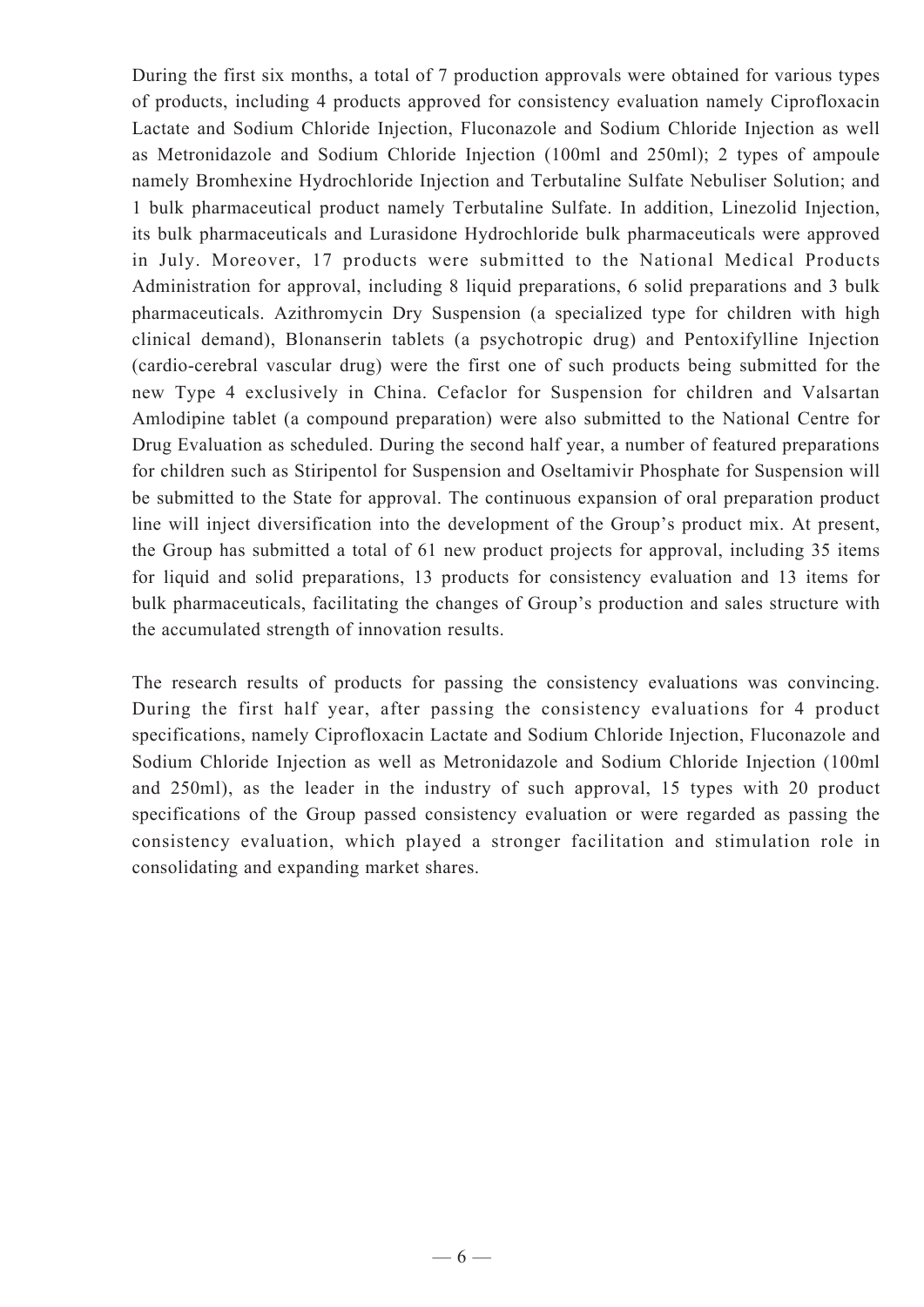### *(3) Development of Projects*

The development of industry infrastructure projects facilitated the acceleration of industry transformation of new products. In an era of supply-side structural adjustment and demand-side refined management, the Group took advantage of the favorable opportunity to accelerate the commercialization process for new products and actively integrate the development of technological transformation projects with business optimization, intelligent manufacturing, refined management and channel development, constructed and built intelligent factories, enhanced the level of intelligent manufacturing, and realized the cost reduction, efficiency improvement and quality assurance in an effective and consistent manner. Projects under construction of Hebei Guolong Pharmaceutical Co., Ltd. have been progressing in an orderly manner, and phase I infrastructure project for environmental protection treatment capacity expansion and transformation has been completed and put into use. The infrastructure works of the bioprocessing film construction project of Jiangsu Best is currently well underway. The new product, 7-layer bioprocessing barrier films of 1.6 metres width, will be put into trial production by the end of the year, and samples will be provided to customers for testing. The second production line for 7-layer bioprocessing barrier films is targeted to put into operation in June 2022, increasing the annual production capacity of bioprocessing films by 20 million square metres, thus enhancing the Group's market supply capacity. Currently, the Group's industrialization projects for 15 new high-end preparation products, such as Lyophilized Powder Injection and Emulsion, were included in Thousands of Technological Transformation Projects (千項技改項目) in Hebei Province. With the support of the government, commercialization process for such products were accelerated for implementation, aiming to commence production and generate results as soon as possible. Upon completion of the projects, the Group will further enhance its production capacity of new products in segments such as drug preparations and bulk pharmaceuticals, accelerate the adjustment of product mix, and provide assistance to the improvement and leaping development of the industry.

### **III. PROSPECTS FOR DEVELOPMENT**

Looking forward in the second half of 2021, as the global epidemic is still evolving and the external environment is becoming more severe, the domestic economic recovery may be still unstable and uneven with the overall domestic and international economic situation remains complicated and dynamic. Facing the pressure arising from external factors that may persist and bring new challenges to the Group's production and operation, the Group will continue to keep its composure, uphold its development focus, accelerate the establishment of a new development landscape, strive to implement supply chain enhancement works, promote technological innovation and strengthen the resilience of the industry chain and supply chain. The Group will also do its best in maintaining the momentum in sustainable and stable development, promote development by innovation, and improve efficiency by management.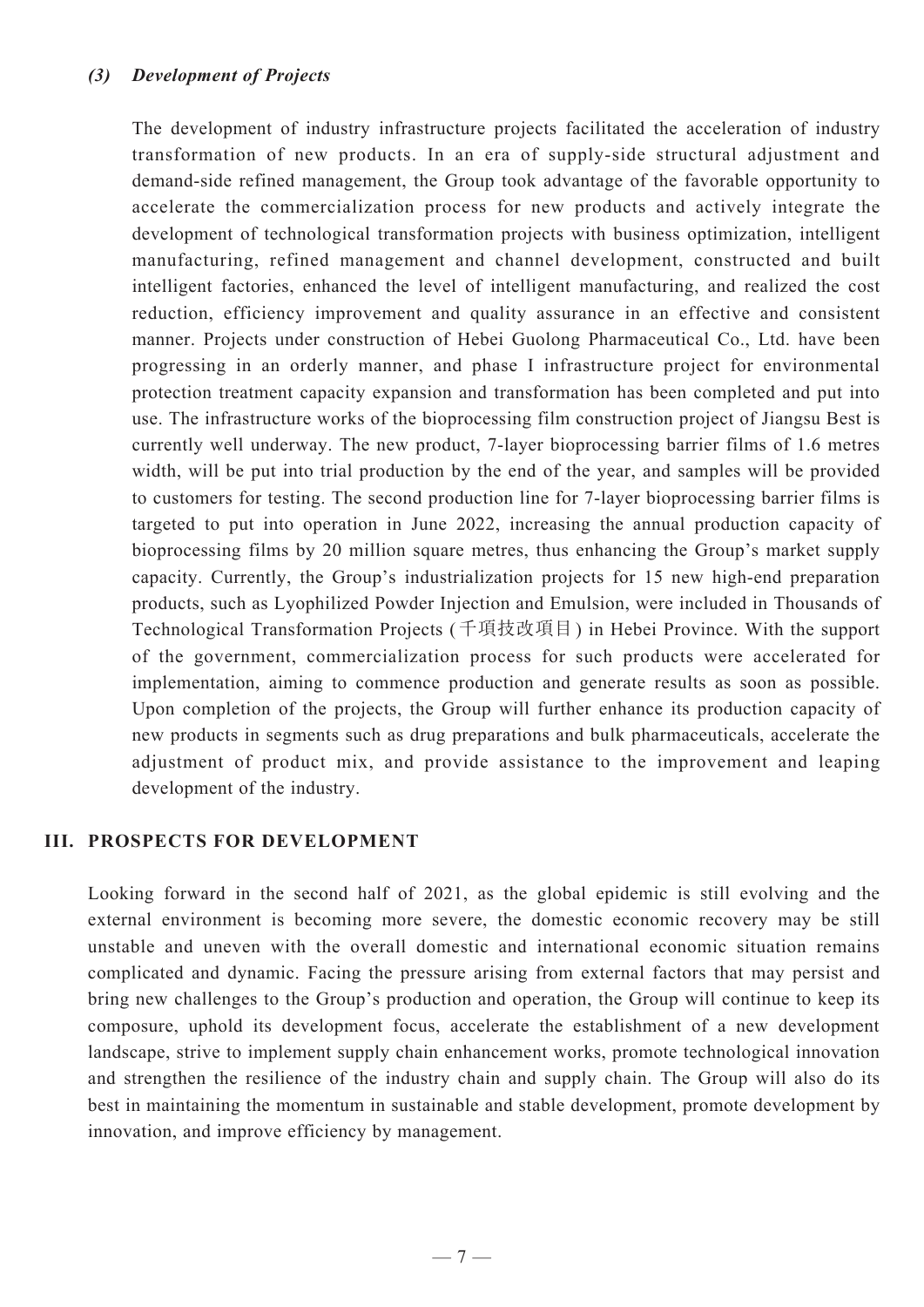- 1. Through the combination of the national and provincial Centralized Medicines Procurement, we will strive to do our best in market access. As the intravenous infusion solution industry has become increasingly concentrated and under the effect of survival of the fittest, the small and medium enterprises have exited from the industry one after another. The Group has been gaining greater market share and remains its leading position in the infusion market. In respect of the intravenous infusion solutions segment, we will seize the favorable opportunity of market recovery growth to ensure a significant growth of its sales volume as compared to last year. Meanwhile, we will continue to strengthen the proportion in sales of therapeutic and specialized infusion products, and make preliminary preparation for the market development of new products such as Fat Emulsion Injection, so as to continuously improve the profitability of the infusion solutions segment. We will accelerate the cultivation and expansion of the featured product market size of new ampoule products such as Ambroxol Hydrochloride Injection, Doxofylline Injection, Ropivacaine Hydrochloride Injection, as well as Betahistine Hydrochloride and Sodium Chloride Injection. We will also expand, strengthen and optimize the ampoule business segment, making a greater contribution to the development of the Group. At the same time, we will push forward the promotion and usage of bioprocessing films in China, so as to strengthen the Group's position in the industry and product influence in the field of medical materials.
- 2. With the goal of reducing costs and improving capacity utilization, we will actively cultivate and expand the bulk pharmaceuticals business. We will strengthen fundamental management works in as cost reduction, efficiency improvement, technological advancement, safety enhancement and environmental protection. We will improve management ability of our team, speed up utilization of the production capacity, and enhance the Group's overall level in terms of industrialization, scale, modernization and marketization of bulk pharmaceuticals. In the meantime, we will seize the favorable opportunity brought by the recovery of international market demand for caffeine and continue to secure the orders from target customers in South America, Europe, South Asia and Southeast Asia, striving to achieve the target sales volume and revenue.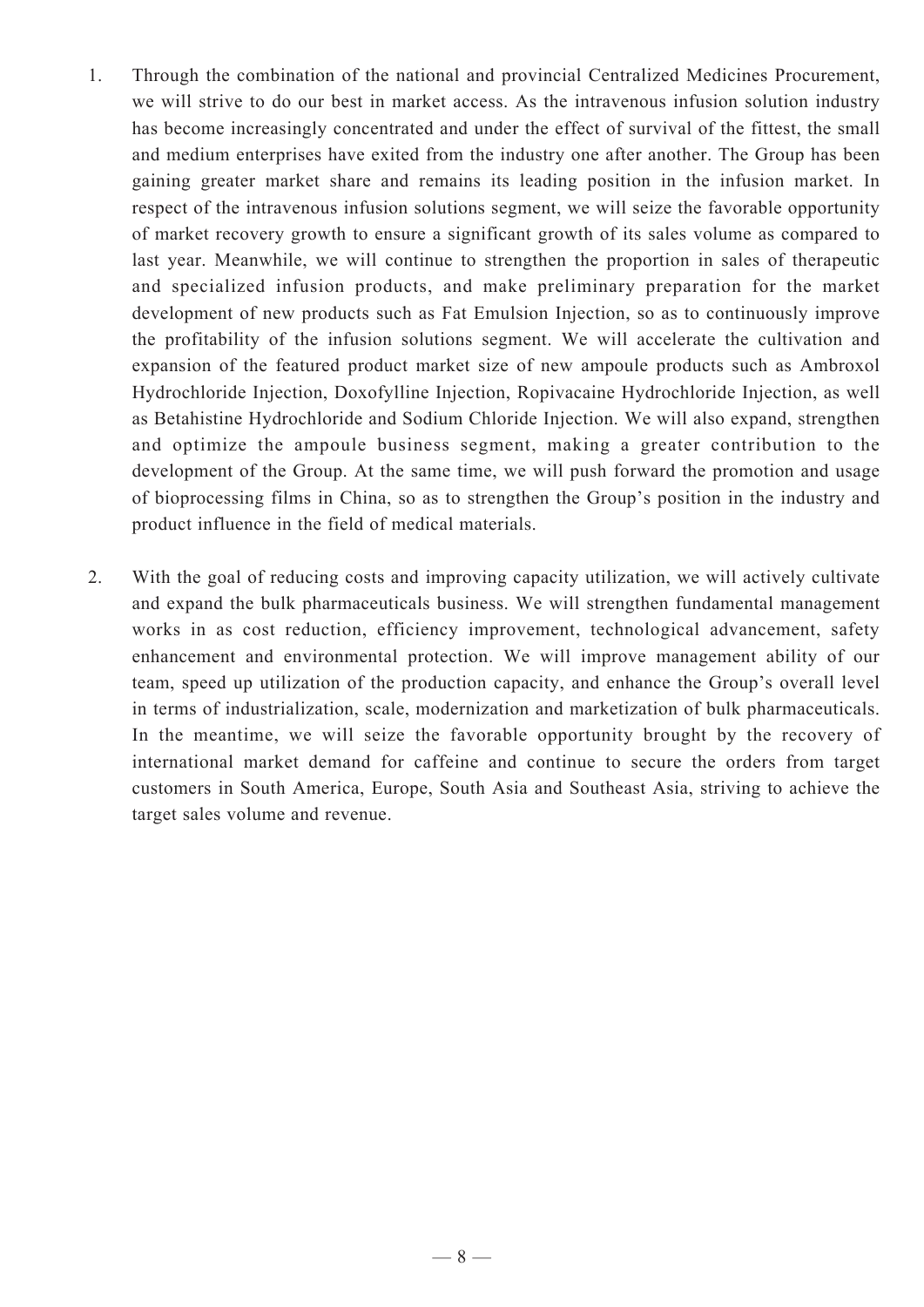3. With a higher position with a wider vision, we will push forward the Group's research & development and innovative business to a new stage.

Firstly, the Group will adhere to the development idea of "combination of generic and innovative drugs", reinforcing the Group's technological and product advantages in the injection industry in China. We will strengthen development of new types of oral preparations, bulk pharmaceuticals and medical materials, and will speed up the formation of our edges in the research and development of drugs for chronic diseases, circulatory systems, emergency anesthesia drugs, antipyretic and analgesic drugs, new anti-infective drugs, anti-tumor drugs, as well as medical materials. The sustainable development of the Group will be consolidated. During the second half year, with a recent approval for new product of bulk pharmaceuticals for Blonanserin in August, the Group will continue to refine its responsibilities and improve efficiency, and strive to obtain the approvals of 3 new products for preparations, namely Levornidazole and Sodium Chloride Injection, Dexmedetomidine Hydrochloride Injection and Lacosamide tablet, and the approvals of 3 new products for bulk pharmaceuticals, namely Dexmedetomidine Hydrochloride, Ipratropium Bromide and Cinacalcet Hydrochloride. Meanwhile, the Group will further develop the development and technology of bioprocessing films, and accelerate the research and production of market-leading cell culture bag films and bioreactor films on the basis of improving the existing liquid storage bag film product series, and form core advantages of research and development of domestic bioprocessing film production with comprehensive functions, sound system and leading technologies.

Secondly, the Group will strive to make new breakthroughs in the research and development of innovative drugs. The Group will push forward the phase I clinical trial of anti-tumor Type 1 innovative drug NP-01, and speed up preliminary researches on anti-liver fibrosis Type 1 innovative drug AND-9, anti-epileptic compound QO-83 and anti-tumor Type 2 chemical innovative drug Miriplatin, so as to apply for clinical registration as soon as possible.

Thirdly, the Group will proactively construct an innovative research and development high-energy ecosystem, dip deep the advantages of convergence of technology, talents and capital to continuously improve the levels and grades of innovation development. Leveraging on its resource advantages, the Group will integrate tertiary institutions, research institutes, healthcare institutions and enterprises in upstream and downstream in the industry, so as to start cooperation or jointly build platforms such as laboratories and research institutes, promote the construction of an industrial ecosystem of organic innovation and cooperation, empower continuously the Group's innovation ability and efficiency of research and development business, and enhance the effectiveness of corporate innovation and core competitiveness. The Group will push forward the cooperation with China Pharmaceutical University, Zhengzhou University, Chinese Academy of Medical Sciences and other research institutes in tertiary institutions in innovative drug research for new breakthroughs.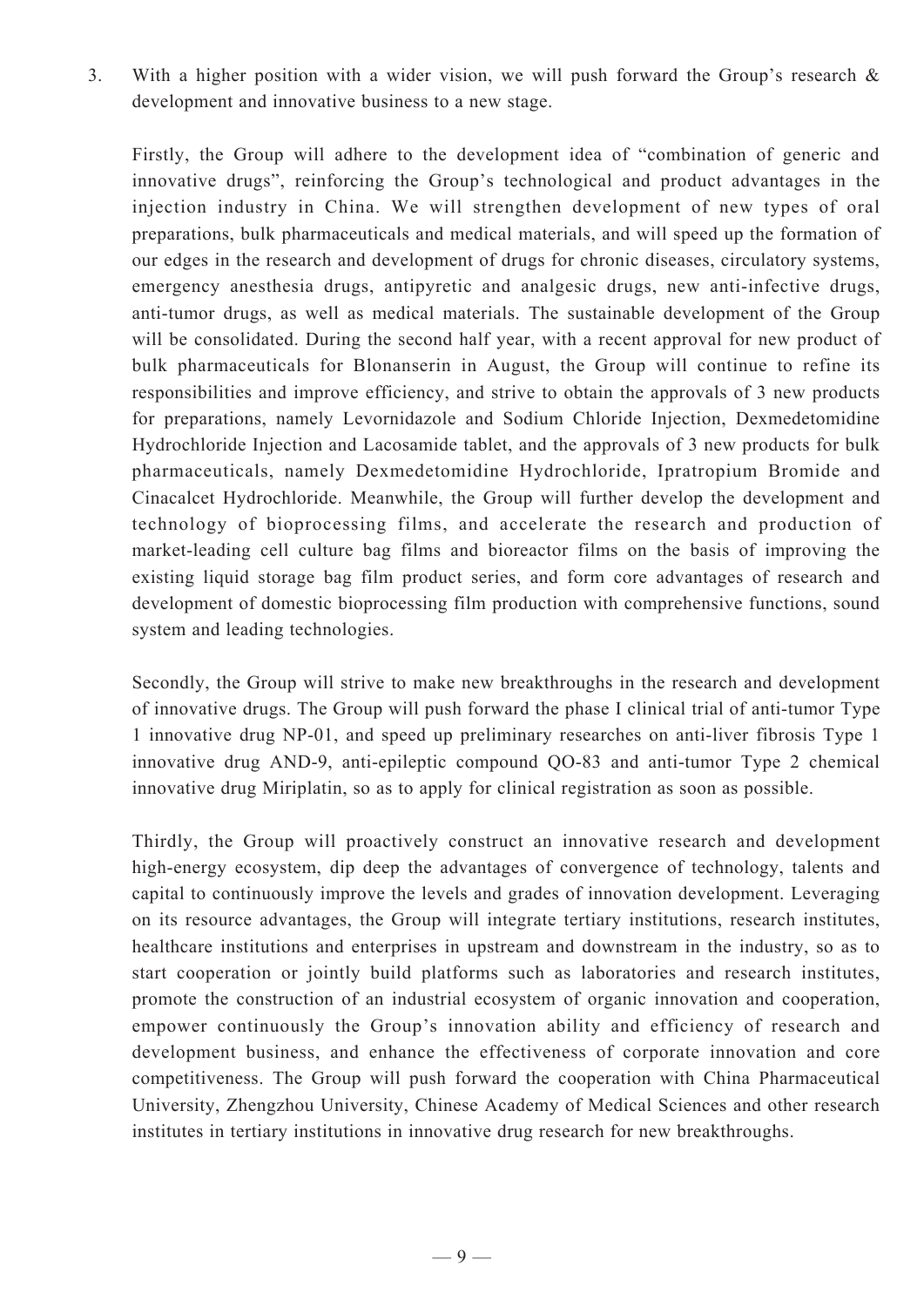4. The Group will actively seek opportunities of merger and acquisition as well as investment in the pharmaceutical industry. The intense market competition and the guidance of the national policies will trigger more mergers and acquisitions in the pharmaceutical industry. Combining its own advantages, the Group will seize the opportunities of merger and acquisition as well as investment in order to strengthen its market position and product position so as to increase its return on investment.

We strive for business achievement. Looking forward to "14th Five-Year Plan", facing the long-term risks and challenges in the post-pandemic era, the pharmaceutical industry will be in a critical period of continuous development. Our exclusive innovation driven by clinical demand, the integration and collaboration based on controllable supply chain, and the enhanced efficiency brought by the trend of digital transformation will become the important drivers for the progress and breakthroughs of the industry and the demand side of the Group.

As one of the top 100 enterprises in China pharmaceutical industry and the top 30 best industrial enterprises with China pharmaceutical research and development product line, the Group will take full advantage of the market, policy opportunities arising from the positive changes in the domestic pharmaceutical market and the promotion of the construction and development of provincial capitals in Hebei Province, and the promotion of supporting the biopharmaceutical industry to make breakthroughs in Shijiazhuang, we will firmly grasp the initiative of development, maintain the resilience and vitality of innovation and development, overcome difficulties and tackle barriers, assume our mission with courage, and strive for facilitating the quality development of the Group. By virtue of the scale advantages, quality advantages, management advantages and brand advantages accumulated in the industry over the years that continuously stimulate innovation momentum, we firmly believe that we are possible to bring satisfactory returns to our investors with stronger development achievement.

I would like to take this opportunity to express our gratitude to our investors and all staff of the Group for their support to the development of the Company.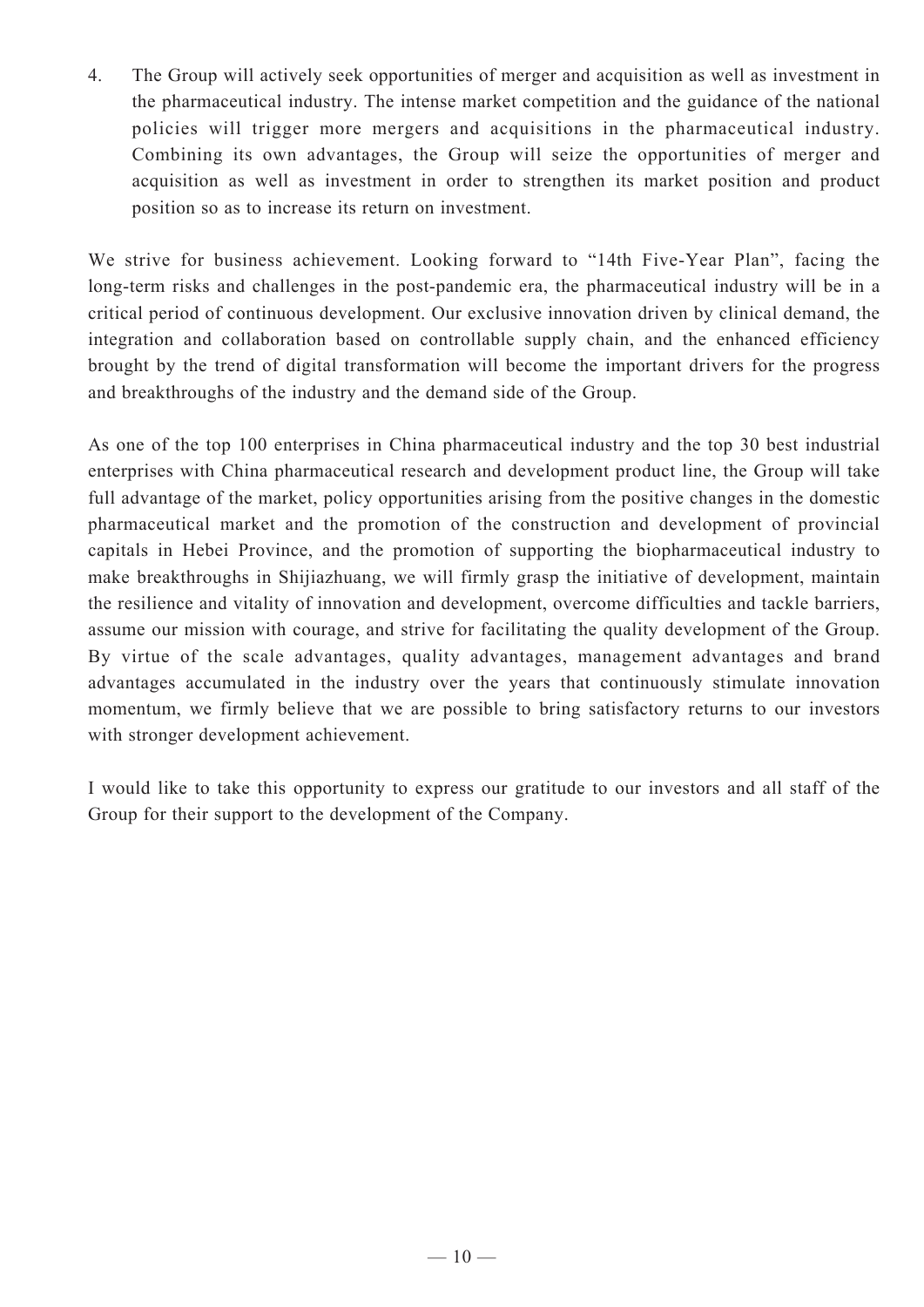# **Consolidated statement of profit or loss and other comprehensive income**

*for the six months ended 30 June 2021 (unaudited) (Expressed in Hong Kong dollars)*

|                                                                                                                                                                                        |                |                                                  | Six months ended 30 June                                     |  |
|----------------------------------------------------------------------------------------------------------------------------------------------------------------------------------------|----------------|--------------------------------------------------|--------------------------------------------------------------|--|
|                                                                                                                                                                                        | <b>Note</b>    | 2021<br><b>HK\$'000</b>                          | 2020<br>HK\$'000                                             |  |
| Revenue                                                                                                                                                                                | $\mathfrak{Z}$ | 2,442,790                                        | 1,782,833                                                    |  |
| Cost of sales                                                                                                                                                                          |                | (973, 075)                                       | (641, 572)                                                   |  |
| <b>Gross profit</b>                                                                                                                                                                    |                | 1,469,715                                        | 1,141,261                                                    |  |
| Other net income<br>Selling and distribution costs<br>General and administrative expenses<br>Research and development costs<br>Impairment losses on trade, bills and other receivables |                | 40,566<br>(862, 274)<br>(153, 520)<br>(134, 947) | 37,825<br>(670, 798)<br>(137, 657)<br>(49, 629)<br>(13, 561) |  |
| <b>Profit from operations</b>                                                                                                                                                          |                | 359,540                                          | 307,441                                                      |  |
| Finance income<br>Finance costs                                                                                                                                                        |                | 8,443<br>(29,007)                                | 11,731<br>(27, 843)                                          |  |
| Finance costs — net                                                                                                                                                                    | 4(a)           | (20, 564)                                        | (16, 112)                                                    |  |
| Profit before taxation                                                                                                                                                                 | $\overline{4}$ | 338,976                                          | 291,329                                                      |  |
| Income tax                                                                                                                                                                             | $\mathfrak{I}$ | (60, 945)                                        | (43, 629)                                                    |  |
| Profit for the period                                                                                                                                                                  |                | 278,031                                          | 247,700                                                      |  |
| Other comprehensive income for the period, net of nil tax                                                                                                                              |                |                                                  |                                                              |  |
| Items that may be reclassified subsequently to profit or loss:<br>Exchange differences on translation to presentation currency                                                         |                | 78,717                                           | (122,309)                                                    |  |
| Other comprehensive income for the period                                                                                                                                              |                | 78,717                                           | (122,309)                                                    |  |
| Total comprehensive income for the period                                                                                                                                              |                | 356,748                                          | 125,391                                                      |  |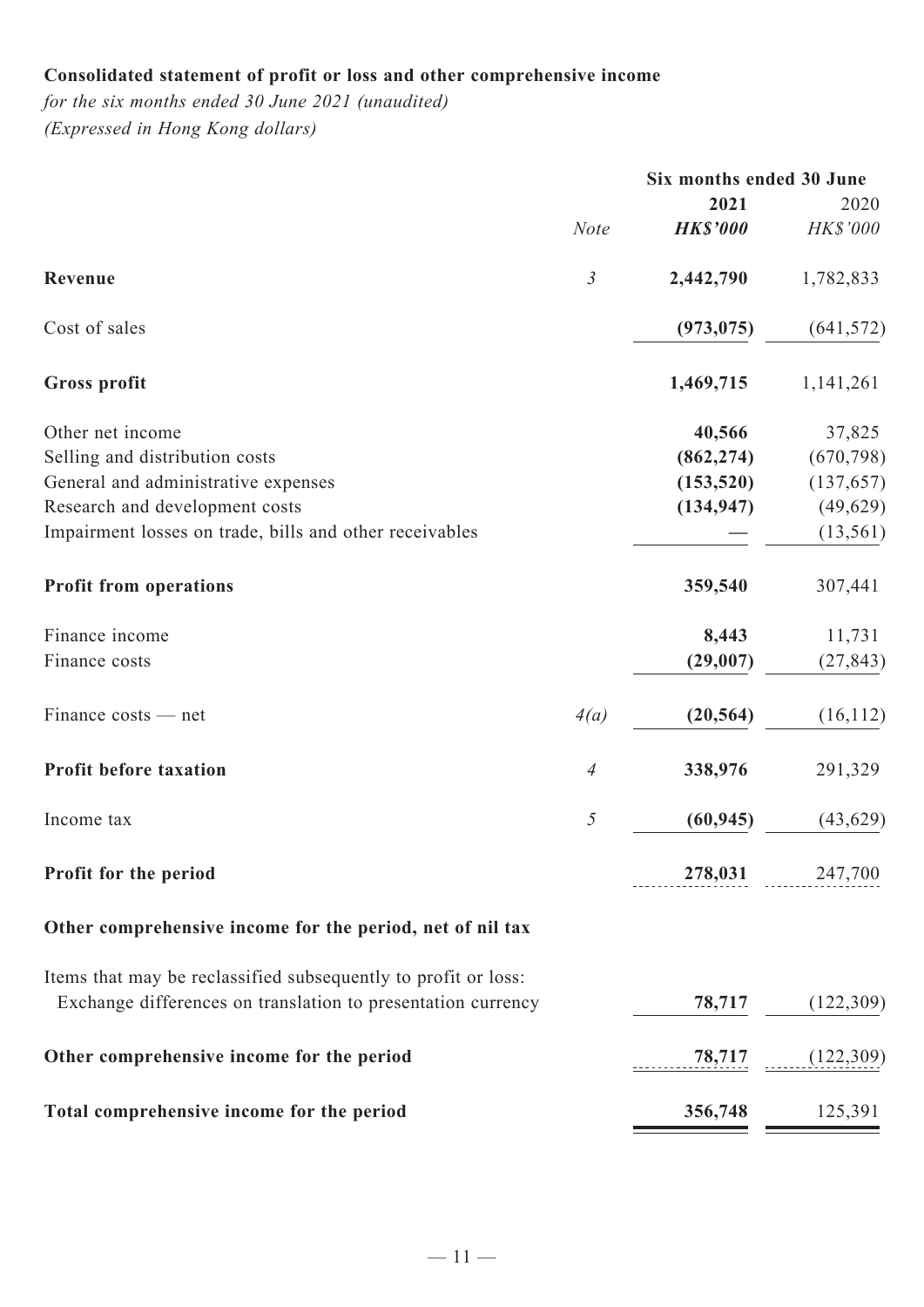|             | 2021              | 2020                     |
|-------------|-------------------|--------------------------|
| <b>Note</b> | <b>HK\$'000</b>   | HK\$'000                 |
|             |                   |                          |
|             | 275,661           | 247,035                  |
|             | 2,370             | 665                      |
|             | 278,031           | 247,700                  |
|             |                   |                          |
|             | 351,353           | 128,612                  |
|             | 5,395             | (3,221)                  |
|             | 356,748           | 125,391                  |
| 6           |                   |                          |
|             | <b>HK\$0.0910</b> | HK\$0.0815               |
|             | <b>HK\$0.0907</b> | HK\$0.0811               |
|             |                   | Six months ended 30 June |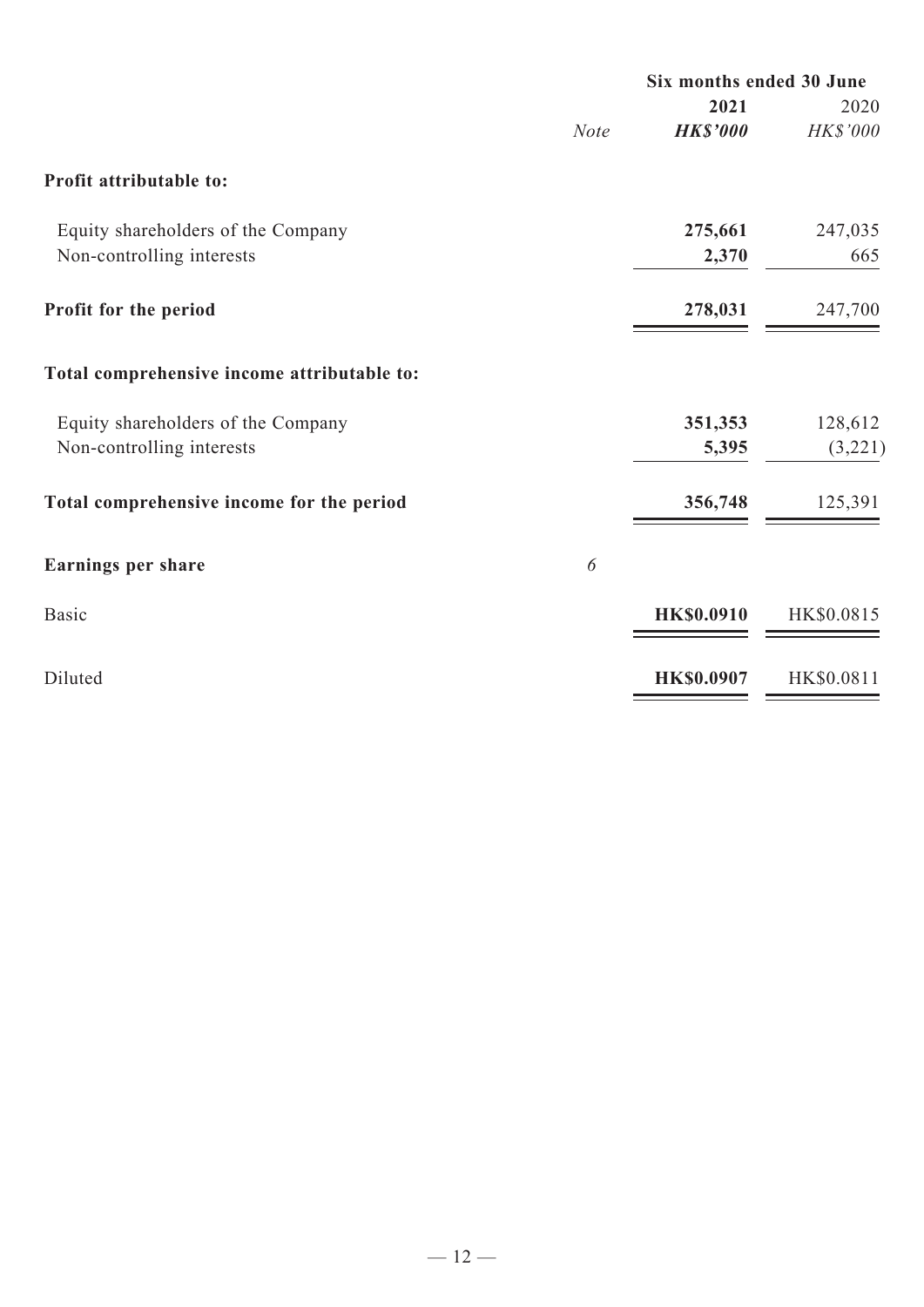# **CONSOLIDATED STATEMENT OF FINANCIAL POSITION**

*at 30 June 2021 (unaudited) (Expressed in Hong Kong dollars)*

|                                                |             | At 30 June 2021 |                 | At 31 December 2020 |           |
|------------------------------------------------|-------------|-----------------|-----------------|---------------------|-----------|
|                                                | <b>Note</b> | <b>HK\$'000</b> | <b>HK\$'000</b> | HK\$'000            | HK\$'000  |
| <b>Non-current assets</b>                      |             |                 |                 |                     |           |
| Property, plant and equipment                  |             |                 | 3,913,509       |                     | 3,836,141 |
| Right-of-use assets                            |             |                 | 331,412         |                     | 333,382   |
| Intangible assets                              |             |                 | 767,176         |                     | 685,389   |
| Other non-current assets                       |             |                 | 18,027          |                     |           |
| Deferred tax assets<br>Pledged bank deposits   |             |                 | 25,611          |                     | 20,863    |
| and fixed deposits                             |             |                 | 48,519          |                     | 119,335   |
| <b>Current assets</b>                          |             |                 | 5,104,254       |                     | 4,995,110 |
| Inventories                                    |             | 746,891         |                 | 638,301             |           |
| Trade and bills receivables                    | 7           | 2,003,469       |                 | 1,813,313           |           |
| Prepayments, deposits<br>and other receivables |             | 313,846         |                 | 294,709             |           |
| Pledged bank deposits                          |             |                 |                 |                     |           |
| and time deposits                              |             | 93,956          |                 | 66,369              |           |
| Cash and cash equivalents                      |             | 1,302,061       |                 | 1,445,905           |           |
|                                                |             |                 |                 |                     |           |
|                                                |             | 4,460,223       |                 | 4,258,597           |           |
| <b>Current liabilities</b>                     |             |                 |                 |                     |           |
| Borrowings                                     |             | 1,140,665       |                 | 1,327,115           |           |
| Trade payables                                 | 8           | 324,587         |                 | 240,562             |           |
| Contract liabilities                           |             | 47,575          |                 | 45,929              |           |
| Lease liabilities                              |             | 2,968           |                 | 3,664               |           |
| Accruals and other payables                    |             | 482,437         |                 | 469,591             |           |
| Income tax payable                             |             | 2,824           |                 | 30,883              |           |
|                                                |             | 2,001,056       |                 | 2,117,744           |           |
| Net current assets                             |             |                 | 2,459,167       |                     | 2,140,853 |
| <b>Total assets less current</b>               |             |                 |                 |                     |           |
| liabilities                                    |             |                 | 7,563,421       |                     | 7,135,963 |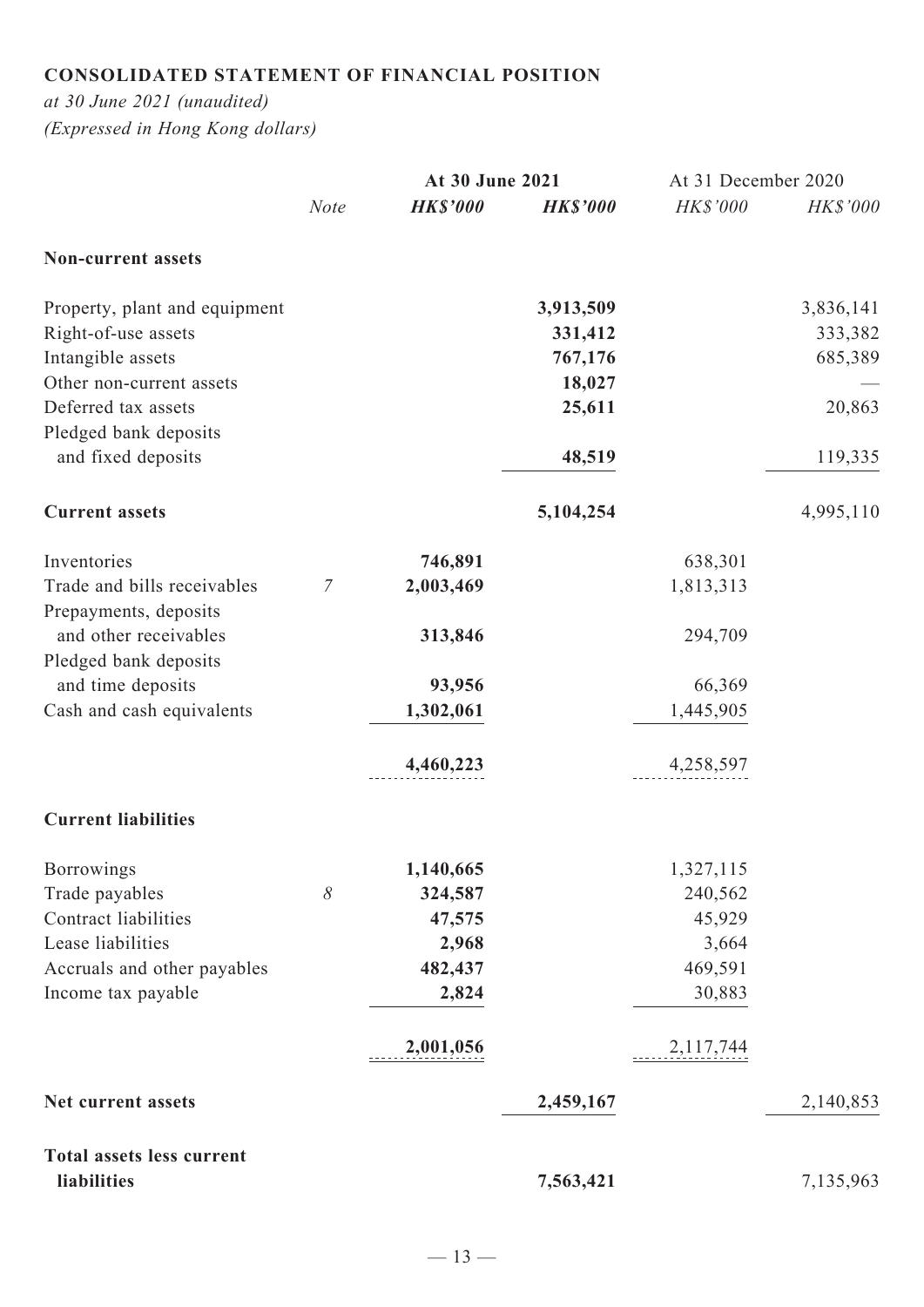|                                                            | At 30 June 2021 |                |                 |                 | At 31 December 2020 |  |
|------------------------------------------------------------|-----------------|----------------|-----------------|-----------------|---------------------|--|
|                                                            | <b>Note</b>     | <b>HKS'000</b> | <b>HK\$'000</b> | <b>HK\$'000</b> | <b>HK\$'000</b>     |  |
| <b>Non-current liabilities</b>                             |                 |                |                 |                 |                     |  |
| Borrowings                                                 |                 | 1,330,218      |                 | 1,099,957       |                     |  |
| Lease liabilities                                          |                 | 3,219          |                 | 4,610           |                     |  |
| Deferred tax liabilities                                   |                 | 13,054         |                 | 19,348          |                     |  |
| Deferred revenue                                           |                 | 109,556        |                 | 96,837          |                     |  |
|                                                            |                 |                | 1,456,047       |                 | 1,220,752           |  |
| <b>NET ASSETS</b>                                          |                 |                | 6,107,374       |                 | 5,915,211           |  |
| <b>CAPITAL AND RESERVES</b>                                | 9               |                |                 |                 |                     |  |
| Share capital                                              |                 |                | 67,329          |                 | 67,682              |  |
| Reserves                                                   |                 |                | 5,774,415       |                 | 5,584,354           |  |
| <b>Total equity attributable</b><br>to equity shareholders |                 |                |                 |                 |                     |  |
| of the Company                                             |                 |                | 5,841,744       |                 | 5,652,036           |  |
| <b>Non-controlling interests</b>                           |                 |                | 265,630         |                 | 263,175             |  |
| <b>TOTAL EQUITY</b>                                        |                 |                | 6,107,374       |                 | 5,915,211           |  |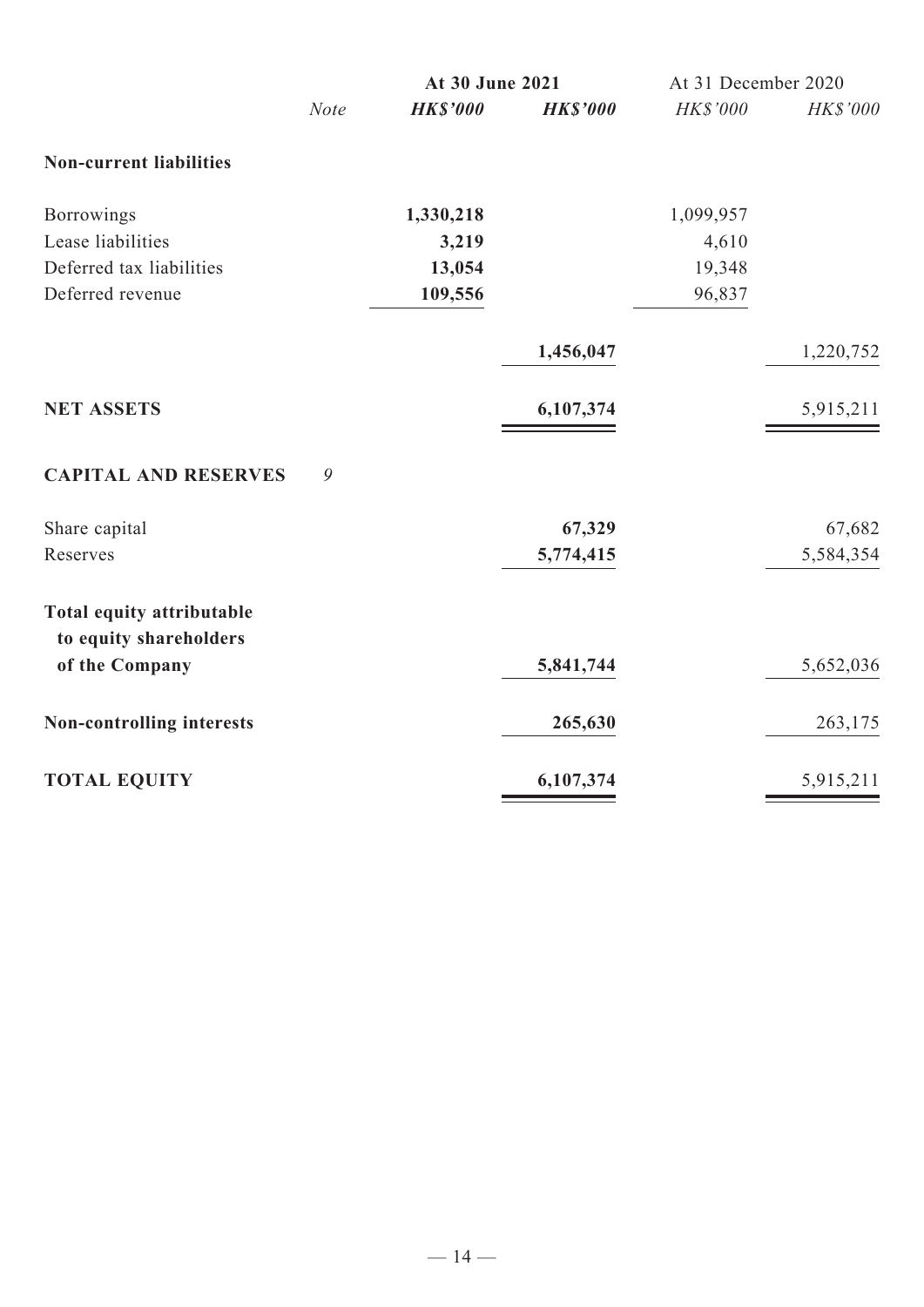## **SELECTED NOTES TO THE UNAUDITED INTERIM FINANCIAL STATEMENTS**

*(Expressed in Hong Kong dollars unless otherwise indicated)*

### **1. Basis of preparation**

This interim financial report has been prepared in accordance with the applicable disclosure provisions of the Rules Governing the Listing of Securities on the Stock Exchange, including compliance with Hong Kong Accounting Standard ("HKAS") 34, *Interim financial reporting*, issued by the Hong Kong Institute of Certified Public Accountants ("HKICPA"). It was authorised for issue on 27 August 2021.

The interim financial report has been prepared in accordance with the same accounting policies adopted in the 2020 annual financial statements, except for the accounting policy changes that are expected to be reflected in the 2021 annual financial statements. Details of any changes in accounting policies are set out in note 2.

The preparation of an interim financial report in conformity with HKAS 34 requires management to make judgments, estimates and assumptions that affect the application of policies and reported amounts of assets and liabilities, income and expenses on a year to date basis. Actual results may differ from these estimates.

The interim financial report contains condensed consolidated financial statements and selected explanatory notes. The notes include an explanation of events and transactions that are significant to an understanding of the changes in financial position and performance of the Group since the 2020 annual financial statements. The condensed consolidated interim financial statements and notes thereon do not include all of the information required for full set of financial statements prepared in accordance with Hong Kong Financial Reporting Standards ("HKFRSs").

The interim financial report is unaudited, but has been reviewed by KPMG in accordance with Hong Kong Standard on Review Engagements 2410, *Review of interim financial information performed by the independent auditor of the entity*, issued by the HKICPA.

The financial information relating to the financial year ended 31 December 2020 that is included in the interim financial report as comparative information does not constitute the Company's annual consolidated financial statements for that financial year but is derived from those financial statements. The Company's annual consolidated financial statements for the year ended 31 December 2020 are available from the Company's registered office. The auditors have expressed an unqualified opinion on those financial statements in their report dated 30 March 2021.

#### **2. Changes in accounting policies**

The Group has applied the following amendments to HKFRSs issued by the HKICPA to this interim financial report for the current accounting period:

- Amendment to HKFRS 16, *Covid-19-related rent concessions beyond 30 June 2021*
- Amendments to HKFRS 9, HKAS 39, HKFRS 7, HKFRS 4 and HKFRS 16, *Interest rate benchmark reform — phase 2*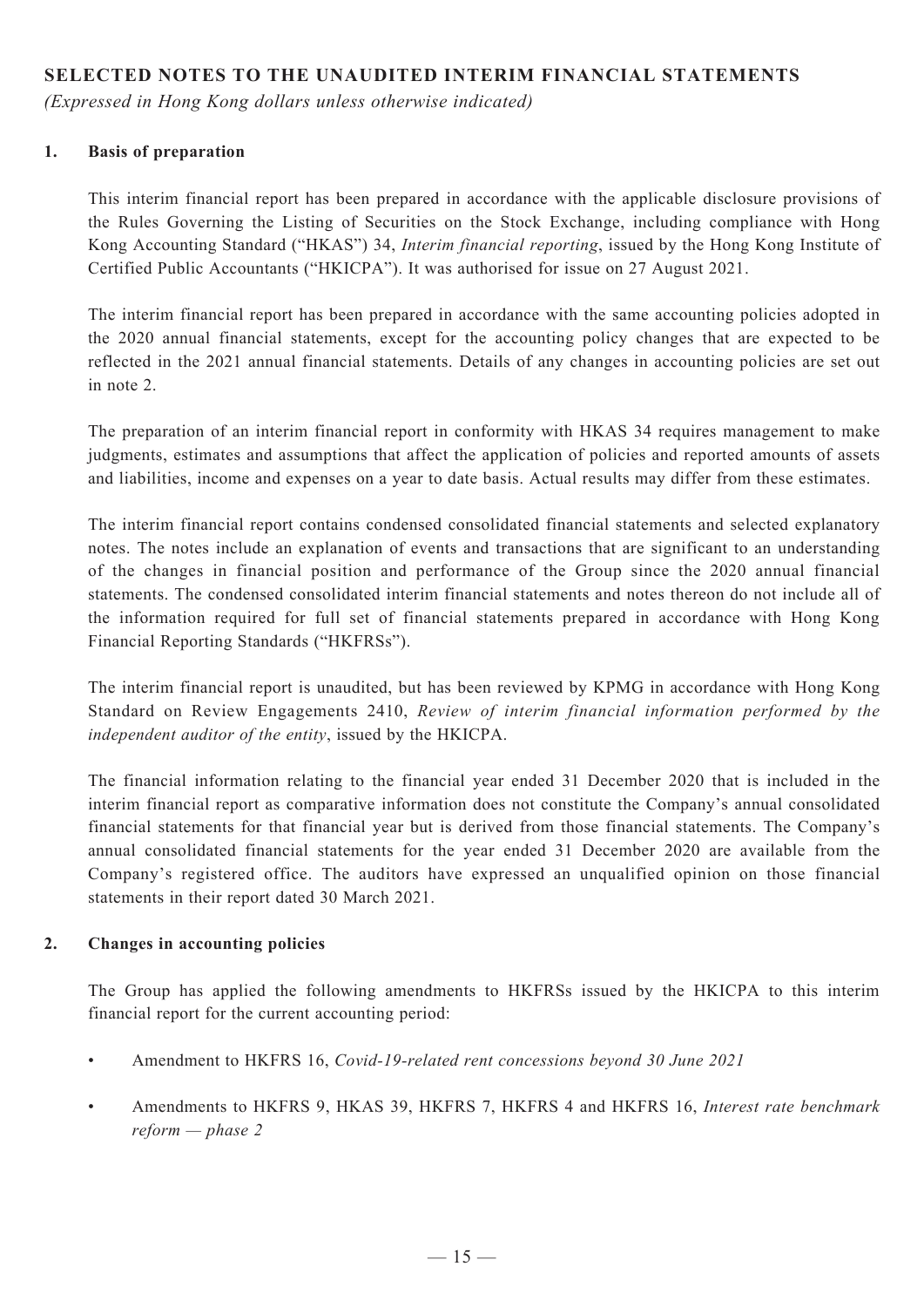None of these developments have had a material effect on how the Group's results and financial position for the current or prior periods have been prepared or presented. The Group has not applied any new standard or interpretation that is not yet effective for the current accounting period.

#### **3. Revenue and segment reporting**

The Group manages its businesses by divisions, which are organised by a mixture of both business lines (products and services) and geography. In a manner consistent with the way in which information is reported internally to the Group's most senior executive management for the purposes of resource allocation and performance assessment, the Group has identified two reportable segments, namely intravenous infusion solution and others and medical materials. No operating segments have been aggregated to form the following reportable segments.

#### *(a) Disaggregation of revenue*

Disaggregation of revenue from contracts with customers by major products or service lines and geographical location of customers is as follows:

|                                                   | Six months ended 30 June |           |  |
|---------------------------------------------------|--------------------------|-----------|--|
|                                                   | 2021                     | 2020      |  |
|                                                   | <b>HK\$'000</b>          | HK\$'000  |  |
| Revenue from contracts with customers             |                          |           |  |
| within the scope of HKFRS 15                      |                          |           |  |
| Disaggregation by major products or service lines |                          |           |  |
| - Sales of pharmaceutical products                | 2,358,647                | 1,724,389 |  |
| - Sales of medical materials                      | 78,888                   | 52,674    |  |
| - Services income                                 | 770                      | 2,468     |  |
| - Sales of raw materials and by-products          | 4,359                    | 3,187     |  |
|                                                   | 2,442,664                | 1,782,718 |  |
| Revenue from other source                         |                          |           |  |
| - Rental income                                   | 126                      | 115       |  |
|                                                   | 2,442,790                | 1,782,833 |  |
| Disaggregated by geographical location            |                          |           |  |
| of customers                                      |                          |           |  |
| - The PRC (place of domicile)                     | 2,246,131                | 1,691,717 |  |
| — Other countries                                 | 196,659                  | 91,116    |  |
|                                                   | 2,442,790                | 1,782,833 |  |

Disaggregation of revenue from contracts with customers by the timing of revenue recognition is disclosed in note 3(b).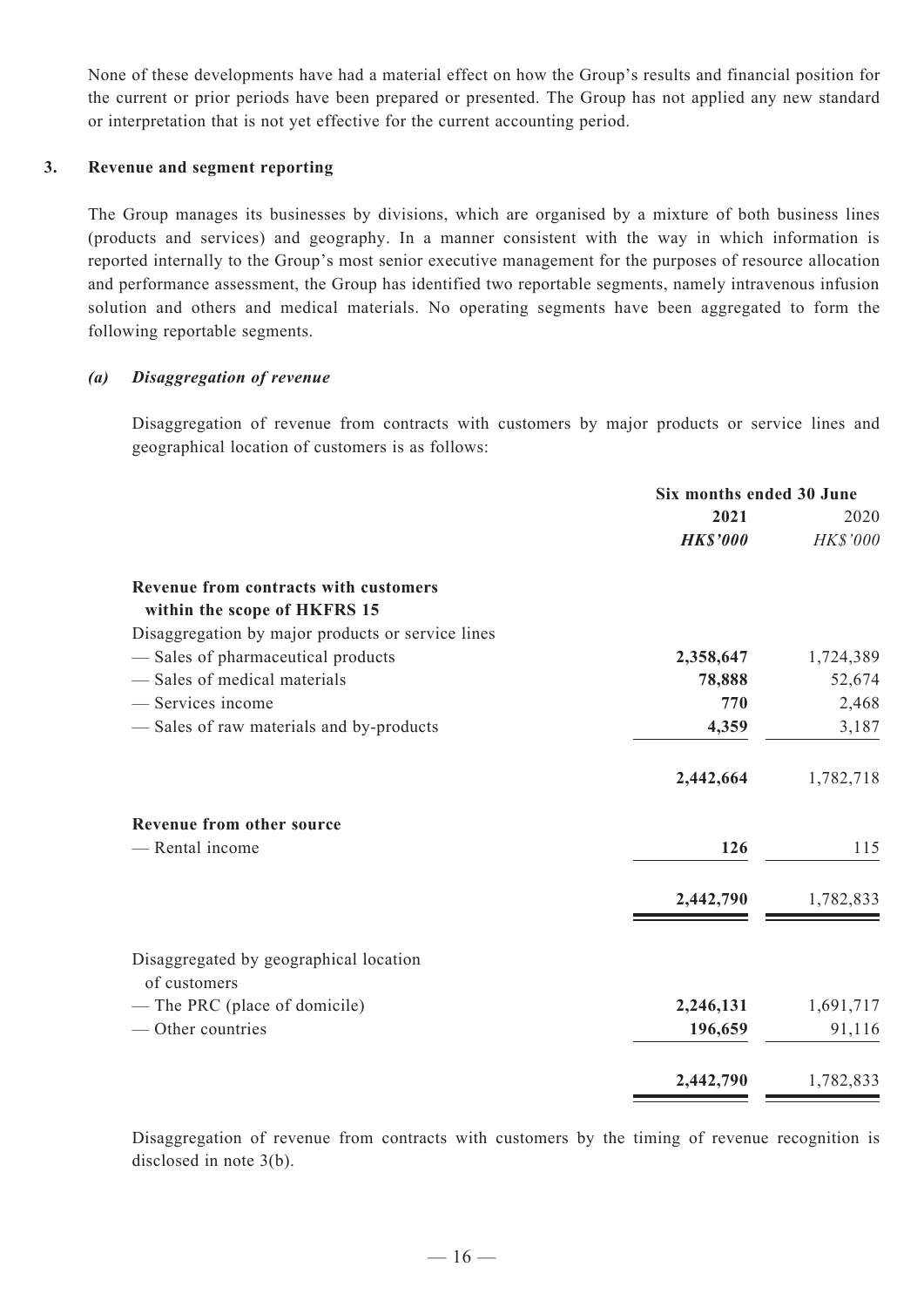### *(b) Information about profit or loss, assets and liabilities*

Disaggregation of revenue from contracts with customers by timing of revenue recognition, as well as information regarding the Group's reportable segments as provided to the Group's most senior executive management for the purposes of resource allocation and assessment of segment performance for the period is set out below:

|                                          | Six months ended 30 June 2021                                               |                                                |                                       |                                 |  |
|------------------------------------------|-----------------------------------------------------------------------------|------------------------------------------------|---------------------------------------|---------------------------------|--|
|                                          | <b>Intravenous</b><br>infusion<br>solution<br>and others<br><b>HK\$'000</b> | <b>Medical</b><br>materials<br><b>HK\$'000</b> | <b>Unallocated</b><br><b>HK\$'000</b> | <b>Total</b><br><b>HK\$'000</b> |  |
| Disaggregated by timing                  |                                                                             |                                                |                                       |                                 |  |
| of revenue recognition                   |                                                                             |                                                |                                       |                                 |  |
| Point in time                            | 2,361,515                                                                   | 80,379                                         |                                       | 2,441,894                       |  |
| Over time                                | 770                                                                         | 126                                            |                                       | 896                             |  |
| Revenue from external customers          | 2,362,285                                                                   | 80,505                                         |                                       | 2,442,790                       |  |
| Inter-segment revenue                    | 10,013                                                                      | 81,542                                         |                                       | 91,555                          |  |
| Reportable segment revenue               | 2,372,298                                                                   | 162,047                                        |                                       | 2,534,345                       |  |
| Operating profit or loss/segment results | 428,245                                                                     | 7,941                                          | (76, 646)                             | 359,540                         |  |
| Finance income                           | 8,044                                                                       | 31                                             | 368                                   | 8,443                           |  |
| Finance costs                            | (20, 392)                                                                   |                                                | (8,615)                               | (29,007)                        |  |
| Profit/(loss) before income tax          | 415,897                                                                     | 7,972                                          | (84, 893)                             | 338,976                         |  |
| Income tax                               | (57,999)                                                                    | (2,946)                                        |                                       | (60, 945)                       |  |
| Reportable segment profit/(loss)         |                                                                             |                                                |                                       |                                 |  |
| for the period                           | 357,898                                                                     | 5,026                                          | (84, 893)                             | 278,031                         |  |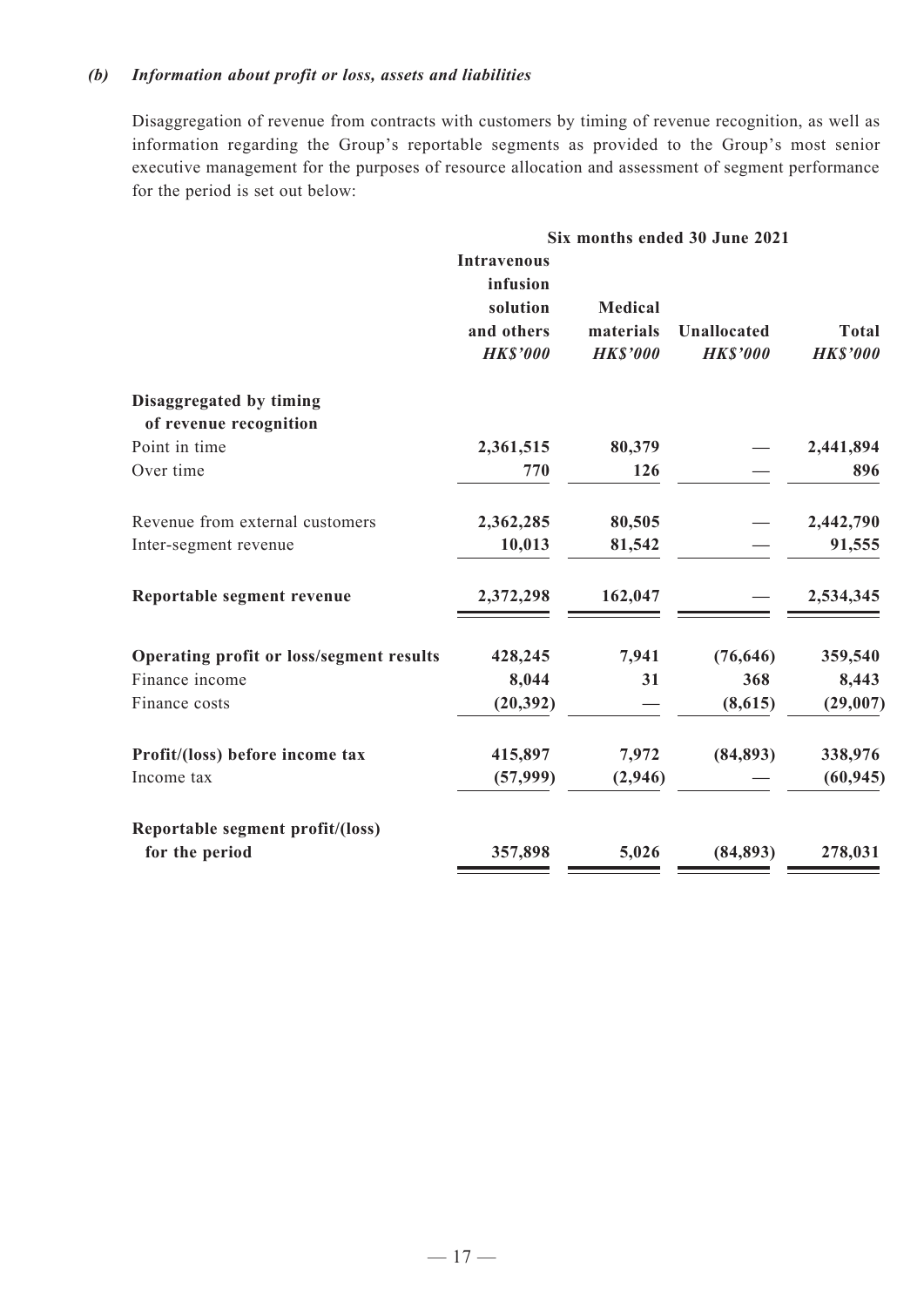|                                                   |                    |                     | Six months ended 30 June 2020 |                 |
|---------------------------------------------------|--------------------|---------------------|-------------------------------|-----------------|
|                                                   | Intravenous        |                     |                               |                 |
|                                                   | infusion           |                     |                               |                 |
|                                                   | solution           | Medical             |                               |                 |
|                                                   | and others         | materials           | Unallocated                   | Total           |
|                                                   | HK\$'000           | HK\$'000            | HK\$'000                      | HK\$'000        |
| Disaggregated by timing<br>of revenue recognition |                    |                     |                               |                 |
| Point in time                                     | 1,726,944          | 53,306              |                               | 1,780,250       |
| Over time                                         | 2,468              | 115                 |                               | 2,583           |
|                                                   |                    |                     |                               |                 |
| Revenue from external customers                   | 1,729,412          | 53,421              |                               | 1,782,833       |
| Inter-segment revenue                             | 10,553             | 49,986              |                               | 60,539          |
| Reportable segment revenue                        | 1,739,965          | 103,407             |                               | 1,843,372       |
|                                                   |                    |                     |                               |                 |
| Operating profit or loss/segment results          | 317,609            | (751)               | (9, 417)                      | 307,441         |
| Finance income                                    | 11,697             | 12                  | 22                            | 11,731          |
| Finance costs                                     | (16,380)           |                     | (11, 463)                     | (27, 843)       |
| Profit/(loss) before income tax                   | 312,926            | (739)               | (20, 858)                     | 291,329         |
| Income tax                                        | (43, 296)          | (333)               |                               | (43, 629)       |
| Reportable segment profit/(loss)                  |                    |                     |                               |                 |
| for the period                                    | 269,630            | (1,072)             | (20, 858)                     | 247,700         |
|                                                   |                    | At 30 June 2021     |                               |                 |
|                                                   | <b>Intravenous</b> |                     |                               |                 |
|                                                   | infusion           |                     |                               |                 |
|                                                   | solution           | <b>Medical</b>      |                               |                 |
|                                                   | and others         | materials           | <b>Unallocated</b>            | <b>Total</b>    |
|                                                   | <b>HK\$'000</b>    | <b>HK\$'000</b>     | <b>HK\$'000</b>               | <b>HK\$'000</b> |
| <b>Reportable segment assets</b>                  | 9,039,888          | 378,363             | 146,226                       | 9,564,477       |
| <b>Reportable segment liabilities</b>             | 2,458,478          | 18,530              | 980,095                       | 3,457,103       |
|                                                   |                    | At 31 December 2020 |                               |                 |
|                                                   | Intravenous        |                     |                               |                 |
|                                                   | infusion           |                     |                               |                 |
|                                                   | solution           | Medical             |                               |                 |
|                                                   | and others         | materials           | Unallocated                   | Total           |
|                                                   | HK\$'000           | HK\$'000            | HK\$'000                      | HK\$'000        |
| Reportable segment assets                         | 8,688,670          | 343,294             | 221,743                       | 9,253,707       |
| Reportable segment liabilities                    | 2,335,141          | 24,228              | 979,127                       | 3,338,496       |
|                                                   |                    |                     |                               |                 |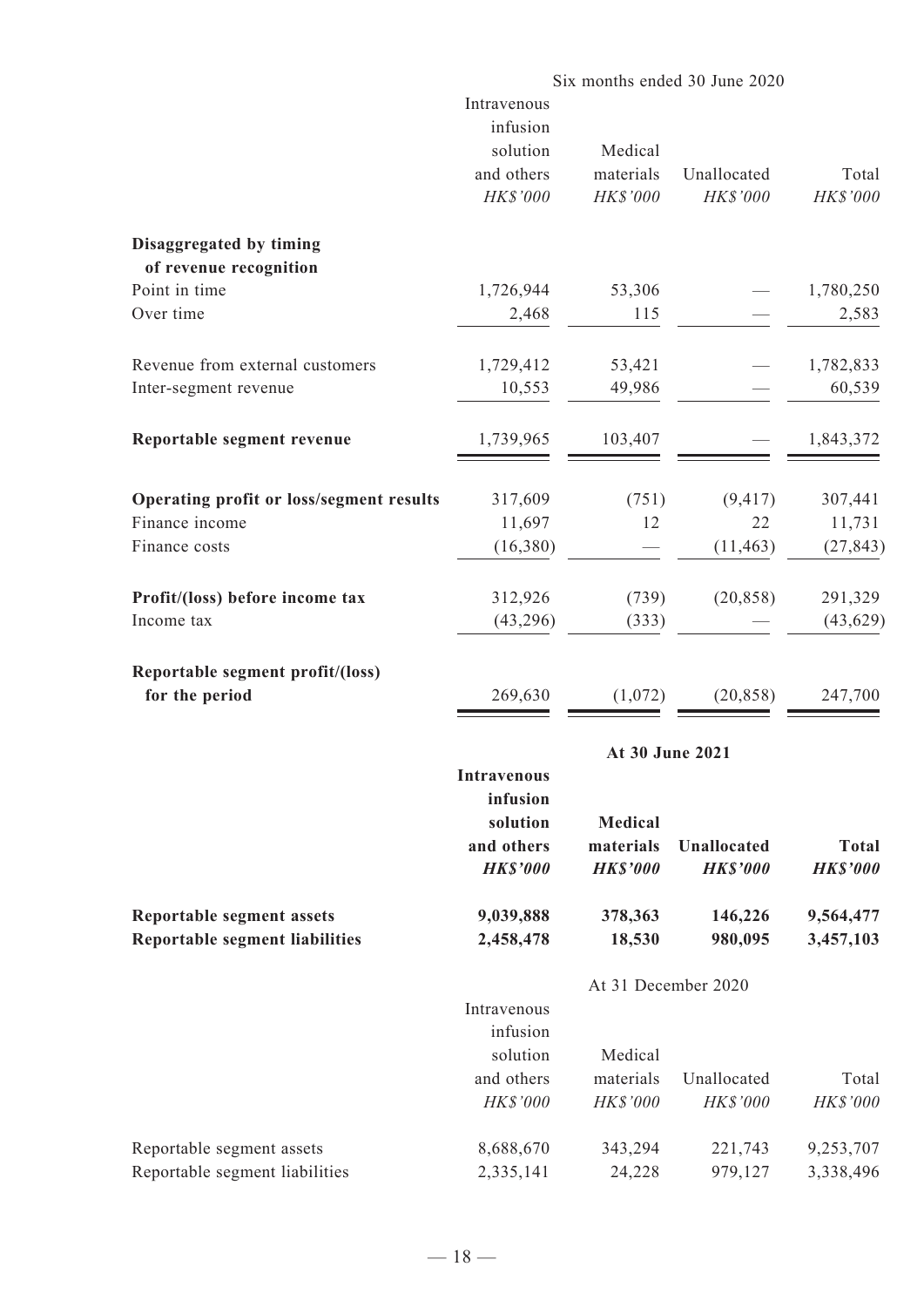#### **4. Profit before taxation**

Profit before taxation is arrived at after (crediting)/charging:

#### *(a) Finance income and costs*

|                                                             | Six months ended 30 June |           |  |
|-------------------------------------------------------------|--------------------------|-----------|--|
|                                                             | 2021                     | 2020      |  |
|                                                             | <b>HK\$'000</b>          | HK\$'000  |  |
| Finance income:                                             |                          |           |  |
| — Interest income on bank deposits                          | (13,248)                 | (10, 411) |  |
| — Net foreign exchange $loss/(gain)$                        | 4,805                    | (1,320)   |  |
| <b>Finance income</b>                                       | (8, 443)                 | (11, 731) |  |
| Finance costs:                                              |                          |           |  |
| — Interest expense of borrowings                            | 31,130                   | 34,519    |  |
| - Interest on lease liabilities                             | 152                      | 120       |  |
| Less: Interest expense capitalised into qualifying assets * | (2, 275)                 | (6,796)   |  |
| <b>Finance costs</b>                                        | 29,007                   | 27,843    |  |
| Finance costs — net                                         | 20,564                   | 16,112    |  |

\* During the six months ended 30 June 2021, the borrowing costs have been capitalised at a rate of 4.75% per annum (six months ended 30 June 2020: 4.05%).

#### *(b) Other items*

|                                                            | Six months ended 30 June |                 |  |
|------------------------------------------------------------|--------------------------|-----------------|--|
|                                                            | 2021                     | 2020            |  |
|                                                            | <b>HK\$'000</b>          | <b>HK\$'000</b> |  |
| Research and development costs                             | 217,442                  | 84,849          |  |
| Less: Costs capitalised into intangible assets             | (82, 495)                | (35,220)        |  |
|                                                            | 134,947                  | 49,629          |  |
| $Loss/(gain)$ on disposal of property, plant and equipment | 251                      | (1,153)         |  |
| Government grants                                          | (26,746)                 | (27, 911)       |  |
| Depreciation charges                                       |                          |                 |  |
| - owned property, plant and equipment                      | 178,321                  | 139,401         |  |
| — right-of-use assets                                      | 5,711                    | 5,219           |  |
| Amortisation of intangible assets                          | 9,076                    | 7,853           |  |
| Net gain on trading securities                             | (10, 716)                |                 |  |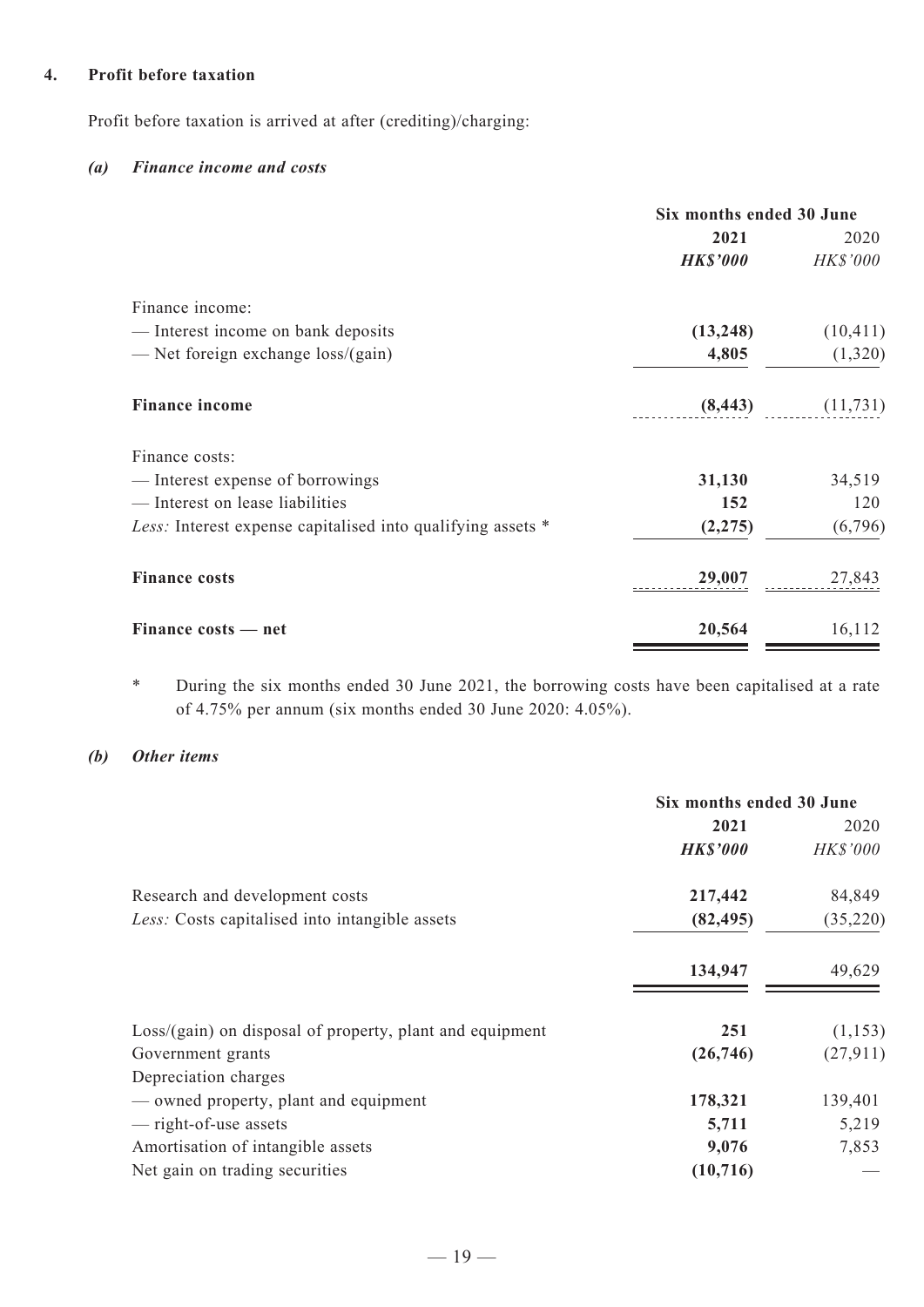|                                                  | Six months ended 30 June |                 |  |
|--------------------------------------------------|--------------------------|-----------------|--|
|                                                  | 2021                     | 2020            |  |
|                                                  | <b>HK\$'000</b>          | <b>HK\$'000</b> |  |
| Current tax — PRC corporate income tax $("CIT")$ | 71,965                   | 56,881          |  |
| Deferred taxation                                | (11, 020)                | (13, 252)       |  |
|                                                  | 60,945                   | 43,629          |  |

Shijiazhuang No. 4 Pharmaceutical Co., Ltd. ("Shijiazhuang No.4"), Jiangsu Best New Medical Material Co., Ltd. ("Jiangsu Best"), Hebei Guangxiang Pharmaceutical Co., Ltd. ("Hebei Guangxiang"), Hebei Guolong Pharmaceutical Co., Ltd. and Hebei Hanlin Biotechnology Co., Ltd. have been certified as High and New Technology Enterprises ("HNTE") in 2018, 2020, 2020, 2020 and 2018, respectively. According to the tax incentives rules of the CIT Law of the People's Republic of China (the "CIT Law") for High and New Technology Enterprises, these entities are subject to preferential income tax rate of 15% for three years. The additional deduction of research and development expenditures have been increased from 75% to 100%, effective since 2021, according to a new tax incentives policy promulgated by the State Tax Bureau of the PRC in March 2021.

All other subsidiaries of the Company established and operated in the PRC are subject to the PRC CIT at an applicable rate of 25%.

The CIT Law and its relevant regulations also impose a withholding tax at 10% on the foreign investors with respect to dividend distributions made out of the PRC entities from earnings accumulated from 1 January 2008, unless the foreign investors meet certain requirements specified in the relevant tax regulations in the PRC and accordingly are entitled to a preferential rate of 5%. Deferred tax liabilities have been provided for in this regard based on the expected dividends to be distributed from the Group's PRC subsidiaries in the foreseeable future in respect of the profits generated since 1 January 2008.

Taxation for other entities of the Group is charged at their respective applicable income tax rates ruling in the relevant jurisdictions.

#### **6. Earnings per share**

#### *(a) Basic earnings per share*

The calculation of basic earnings per share is based on the profit attributable to ordinary equity shareholders of the Company of HK\$275,661,000 for the six months ended 30 June 2021 (six months ended 30 June 2020: HK\$247,035,000) and the weighted average of 3,028,502,000 ordinary shares (six months ended 30 June 2020: 3,031,537,000 ordinary shares) in issue during the interim period.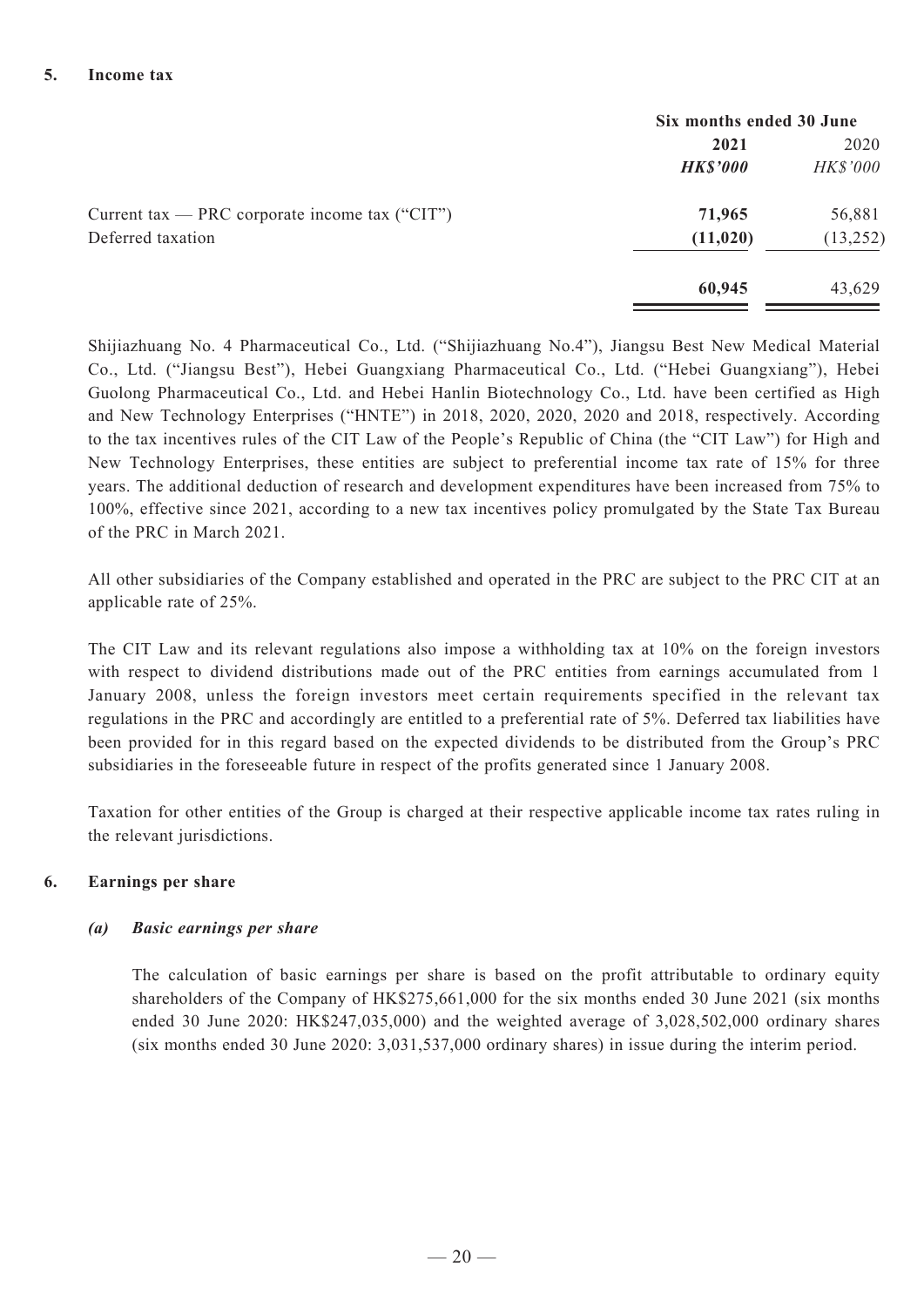### *(b) Diluted earnings per share*

The calculation of diluted earnings per share is based on the profit attributable to equity shareholders of the Company of HK\$275,661,000 for the six months ended 30 June 2021 (six months ended 30 June 2020: HK\$247,035,000) and the weighted average number of 3,038,110,000 ordinary shares for the six months ended 30 June 2021 (six months ended 30 June 2020: 3,047,931,000 ordinary shares) after adjusting for the effects of dilutive potential ordinary shares under the Company's share option scheme, calculated as follows:

*Weighted average number of ordinary shares (diluted)*

|                                                                                                         | Six months ended 30 June |           |  |
|---------------------------------------------------------------------------------------------------------|--------------------------|-----------|--|
|                                                                                                         | 2021                     | 2020      |  |
|                                                                                                         | 2000                     | 2000      |  |
| Weighted average number of ordinary shares at 30 June (basic)<br>Effect of deemed issue of shares under | 3,028,502                | 3,031,537 |  |
| the Company's share option scheme                                                                       | 9,608                    | 16,394    |  |
| Weighted average number of ordinary shares at 30 June (diluted)                                         | 3,038,110                | 3,047,931 |  |

#### **7. Trade and bills receivables**

As of the end of the reporting period, the ageing analysis of trade debtors and bills receivables, based on the invoice date (or date of revenue recognition, if earlier) and net of loss allowance, is as follows:

|                      | 30 June<br>2021<br><b>HK\$'000</b> | 31 December<br>2020<br><b>HK\$'000</b> |
|----------------------|------------------------------------|----------------------------------------|
| Within 3 months      | 1,284,001                          | 1,241,113                              |
| 4 to 6 months        | 405,555                            | 332,059                                |
| 7 to 12 months       | 281,593                            | 226,460                                |
| 1 to 2 years         | 38,906                             | 22,310                                 |
| Over 2 years         | 2,142                              |                                        |
| Less: Loss allowance | (8, 728)                           | (8,629)                                |
|                      | 2,003,469                          | 1,813,313                              |

As at 30 June 2021, bills receivable of HK\$210,494,000 (31 December 2020: HK\$193,407,000) represent short-term bank acceptance bills receivable that entitle the Group to receive the full face amount from the banks at maturity, which generally ranges from 3 to 12 months from the date of issuance. Historically, the Group had experienced no credit losses on bills receivable. The Group from time to time endorses bills receivable to suppliers in order to settle payables.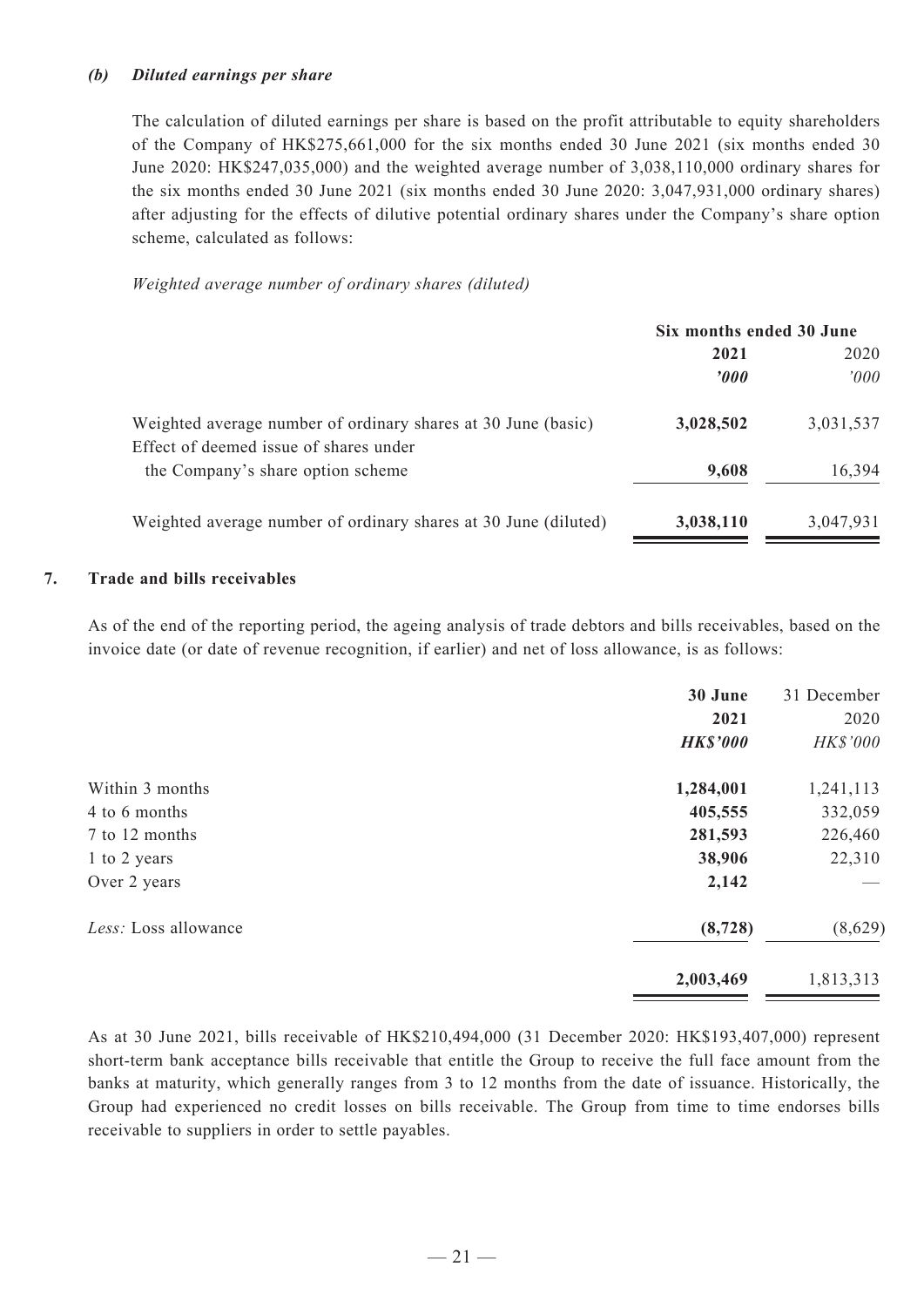As at 30 June 2021, the Group endorsed certain bank acceptance bills to suppliers for settling payables of the same amount on a full recourse basis. The Group has derecognised these bills receivable and payables to suppliers in their entirety. These derecognised bank acceptance bills had a maturity date of less than twelve months from the end of the reporting period. In the opinion of the directors, the Group has transferred substantially all the risks and rewards of ownership of these bills and has discharged its obligation of the payables to its suppliers, and the Group has limited exposure in respect of the settlement obligation of these bills receivable under the relevant PRC rules and regulations, should the issuing banks fail to settle the bills on maturity date. The Group considered the issuing banks of these bills are of good credit quality and non-settlement of these bills by the issuing banks on maturity is not probable. Bills receivable were therefore derecognised. As at 30 June 2021, the Group's maximum exposure to loss and undiscounted cash outflow, which is same as the amount payable by the Group to suppliers in respect of the endorsed bills, should the issuing banks fail to settle the bills on maturity date, amounted to approximately HK\$418 million (31 December 2020: HK\$480 million).

#### **8. Trade payables**

As of the end of the reporting period, the ageing analysis of trade payables, based on the invoice date, is as follows:

| 30 June<br>2021<br><b>HK\$'000</b> | 31 December<br>2020<br>HK\$'000 |
|------------------------------------|---------------------------------|
| 280,110                            | 207,145                         |
| 26,252                             | 20,391                          |
| 11,229                             | 9,528                           |
| 5,941                              | 2,788                           |
| 1,055                              | 710                             |
| 324,587                            | 240,562                         |
|                                    |                                 |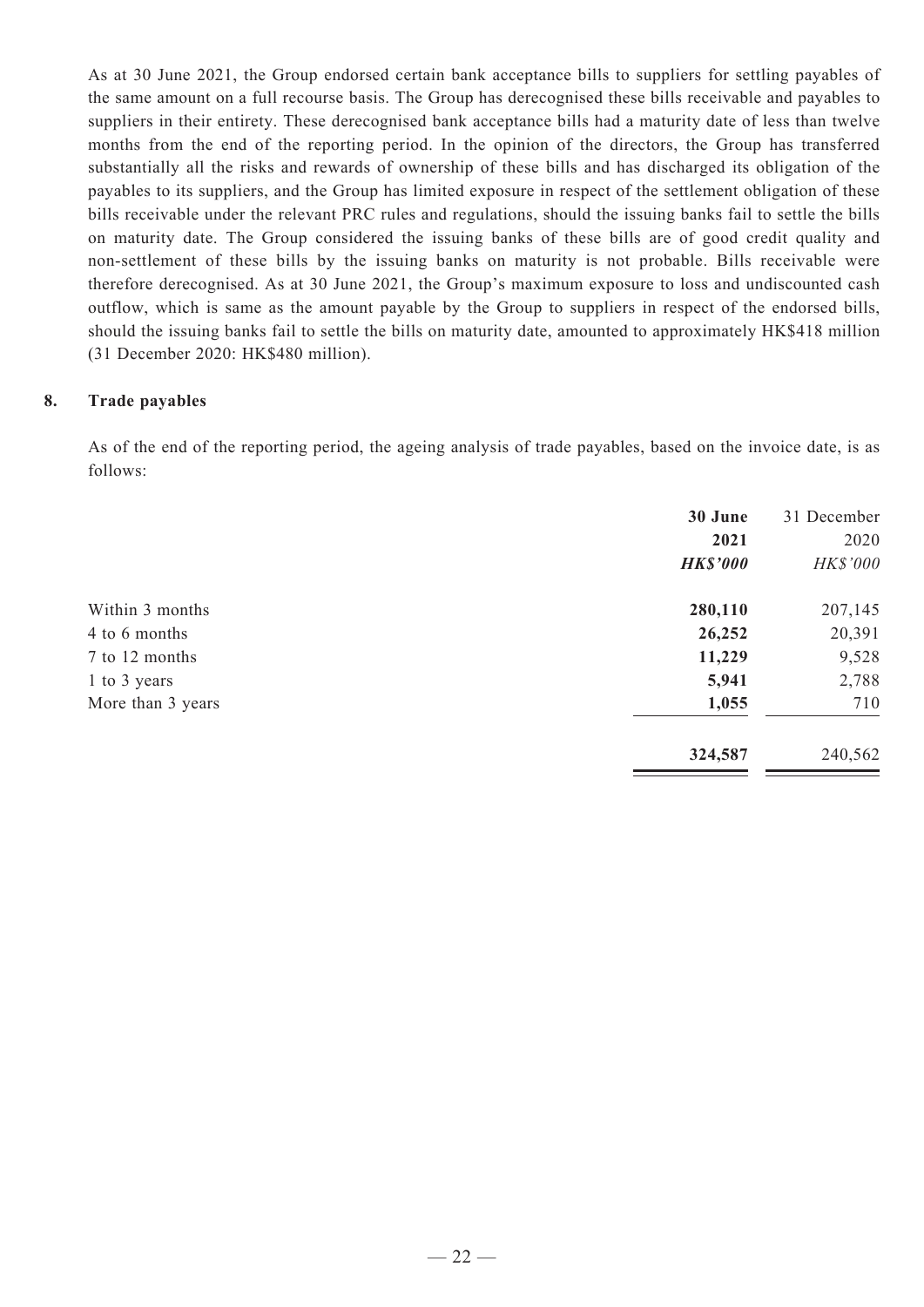### **9. Capital, reserves and dividends**

### *(a) Dividends*

*(i) Dividends payable to equity shareholders attributable to the interim period*

|                                              | Six months ended 30 June |                 |
|----------------------------------------------|--------------------------|-----------------|
|                                              | 2021                     |                 |
|                                              | <b>HK\$'000</b>          | <b>HK\$'000</b> |
| Interim dividend declared and paid after     |                          |                 |
| the interim period, of HK5.0 cents per share |                          |                 |
| $(30$ June 2020: HK5.0 cents per share)      | 151,305                  | 151,023         |

The interim dividend has not been recognised as a liability at the end of the reporting period.

*(ii) Dividends payable to equity shareholders attributable to the previous financial year, approved and paid during the interim period*

|                                               | Six months ended 30 June |                 |  |
|-----------------------------------------------|--------------------------|-----------------|--|
|                                               | 2021                     | 2020            |  |
|                                               | <b>HK\$'000</b>          | <b>HK\$'000</b> |  |
| Final dividend proposed after the end of      |                          |                 |  |
| the reporting period of HK5.0 cents per share |                          |                 |  |
| $(30$ June 2020: HK6.0 cents per share)       | 151,305                  | 181,837         |  |

The share premium account may be applied by the Company to pay distributions or dividends to the equity shareholders of the Company in accordance with the Company Law of the Cayman Islands.

#### *(b) Purchase and cancellation of own shares*

During the six months ended 30 June 2021, the Company repurchased and cancelled a total of 17,626,000 (six months ended 30 June 2020: 2,530,000) ordinary shares of the Company through the Stock Exchange at an aggregate consideration of approximately HK\$77,390,000 (six months ended 30 June 2020: HK\$14,150,000).

#### *(c) Equity settled share-based transactions*

On 12 January 2021, 100,000,000 share options were granted to seven employees of the Group, at a consideration of HK\$1.00 in sum for each employee (no share options were granted during the six months ended 30 June 2020). Each option entitles the holder to subscribe for one ordinary share in the Company. These share options vest immediately and are exercisable within a period of 5 years. The exercise price is HK\$4.218. The Group has no legal or constructive obligation to repurchase or settle the share options in cash.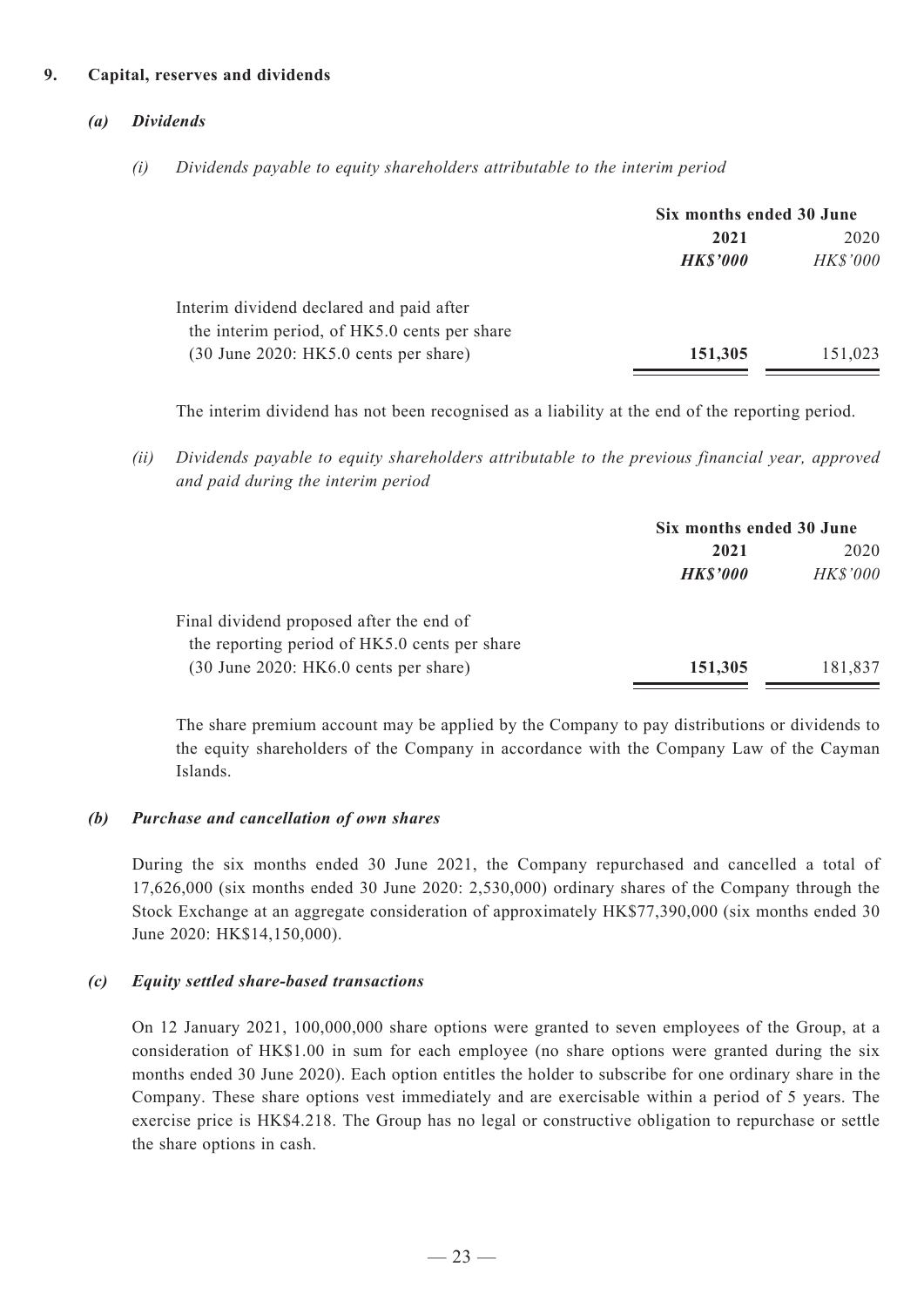No share options were exercised during the six months ended 30 June 2021 (year ended 31 December 2020: 32,000,000). As at 30 June 2021, the total number of share options outstanding and exercisable was 100,000,000 (31 December 2020: nil).

The fair value of services received in return for share options is measured by reference to the fair value of share options granted. The fair value of share options granted during the six months ended 30 June 2021 is HK\$67,050,000 (2020: nil). The estimate of the fair value of the share options granted is measured based on a binomial tree model. The contractual life of the share option is used as an input into this model. Expectations of early exercise are incorporated into the binomial tree model.

#### **Fair value of share options and assumptions 2021**

| Fair value at measurement dates                                 | HK\$0.67  |
|-----------------------------------------------------------------|-----------|
| Share price                                                     | HK\$4.13  |
| Exercise price                                                  | HK\$4.218 |
| Expected volatility (expressed as a weighted average volatility |           |
| used in the modelling under binomial tree model)                | 40%       |
| Option life                                                     | 5 years   |
| Suboptimal exercise factor                                      | 1.19      |
| Expected dividend yield                                         | 2.66%     |
| Average risk-free interest rate                                 | 0.15%     |
|                                                                 |           |

The expected volatility is determined by reference to the average implied volatility of comparable companies that manufacture similar products as the Group.

Expected dividend yield is based on historical dividends. Changes in the subjective input assumptions could materially affect the fair value estimate.

In respect of share options granted during the six months ended 30 June 2021, the service condition has been taken into account in the grant date fair value measurement of the services received. There was no market condition associated with these share options.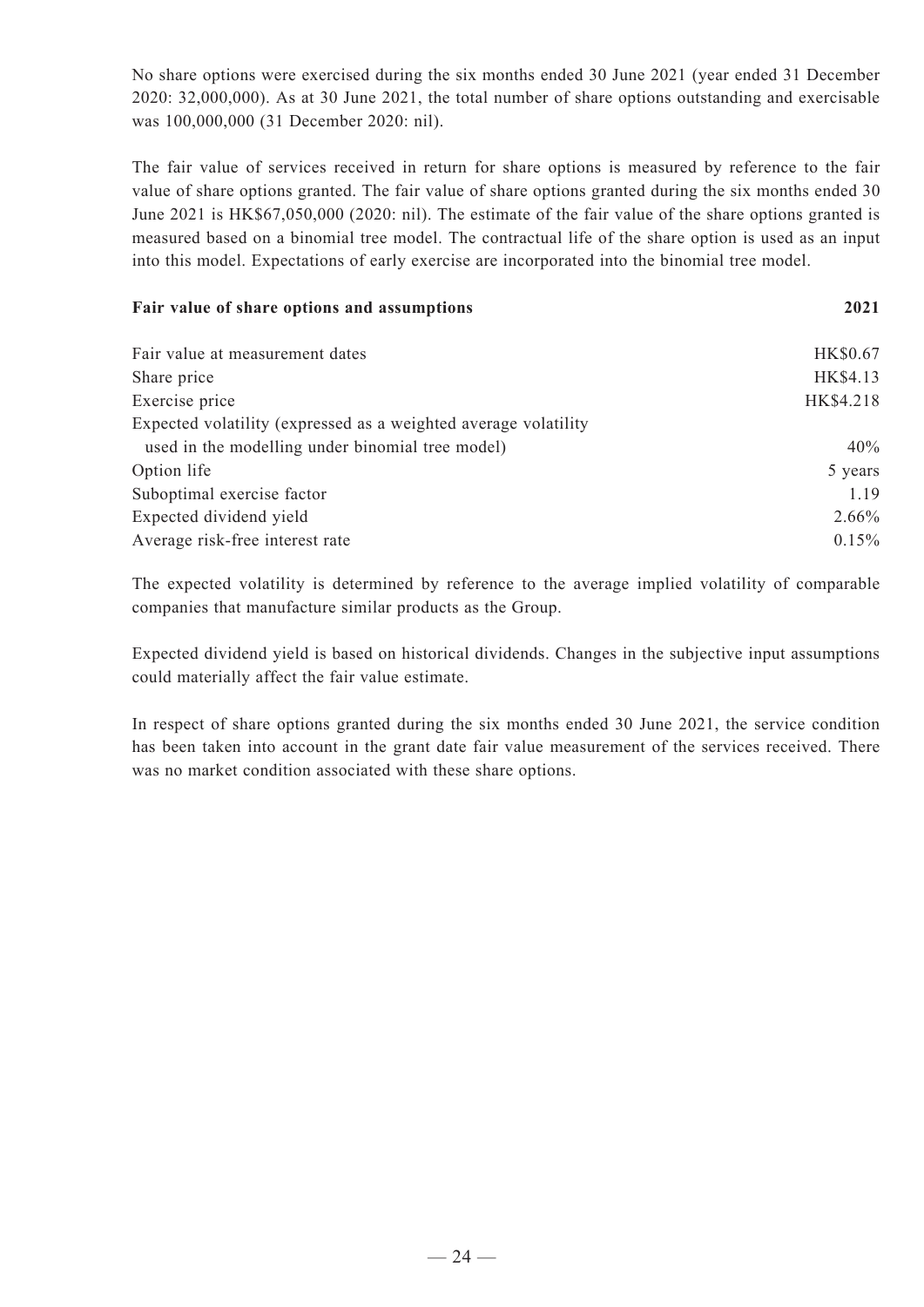## **MANAGEMENT DISCUSSION AND ANALYSIS**

### **BUSINESS REVIEW**

SSY Group Limited (the "Company") and its subsidiaries (together, the "Group") are principally engaged in the research, development, manufacturing and selling of a wide range of pharmaceutical products, which includes finished medicines of mainly intravenous infusion solution and ampoule injection to hospitals and distributors, bulk pharmaceuticals and medical materials. The Group has manufacturing plants in Hebei Province and Jiangsu Province, the People's Republic of China (the "PRC"), and sells to customers mainly in the PRC.

For the six months ended 30 June 2021, the review on the Group's business performance and financial performance are contained in the Chairman's statement under section headed "BUSINESS REVIEW" and in this Management Discussion and Analysis under section headed "FINANCIAL PERFORMANCE REVIEW" respectively. The future development in the Group's business is discussed in the Chairman's statement under section headed "PROSPECTS FOR DEVELOPMENT".

## **FINANCIAL PERFORMANCE REVIEW**

The Group's intravenous infusion solution products and ampoule injection products are mainly manufactured and sold by Shijiazhuang No. 4 Pharmaceutical Co., Ltd. ("Shijiazhuang No. 4 Pharma"), a wholly-owned subsidiary. There are different forms of packing in intravenous infusion products including Non-PVC Soft Bag, Upright Soft Bag, PP Plastic Bottle and Glass Bottle, while ampoule injection products are mainly small liquid injections in forms of PP plastic and glass. The Group's medical materials are mainly manufactured and sold by Jiangsu Best New Medical Material Co., Ltd. ("Jiangsu Best"), which was also a wholly-owned subsidiary in the Group.

Majority of the Group's sales are conducted in the PRC. During the first half year of 2021, as the novel coronavirus epidemic has been under control in the PRC, the pharmaceutical market has been showing signs of recovery from last year. In terms of HK\$, revenue of the Group for the six months ended 30 June 2021 increased by 37.0% from HK\$1,782,833,000 in corresponding period of last year to HK\$2,442,790,000. Among which, revenue from intravenous infusion solution accounted for HK\$1,527,427,000 (30 June 2020: HK\$1,182,758,000), representing an increase of 29.1% as compared with corresponding period of last year. Among which, revenue from Non-PVC Soft Bag and Upright Soft Bag Infusion Solution were HK\$778,135,000 and HK\$279,989,000 respectively, totalling HK\$1,058,124,000, respectively an increase of 36.8% as compared with corresponding period of last year and accounted for 69.3% of revenue from intravenous infusion solution; revenue from PP Plastic Bottle Infusion Solution was HK\$361,076,000, respectively an increase of 21.5% as compared with corresponding period of last year and accounted for 23.6% of revenue from intravenous infusion solution; revenue from Glass Bottle Infusion Solution was HK\$108,227,000, respectively a decrease of 3.2% as compared with corresponding period of last year and accounted for 7.1% of revenue from intravenous infusion solution.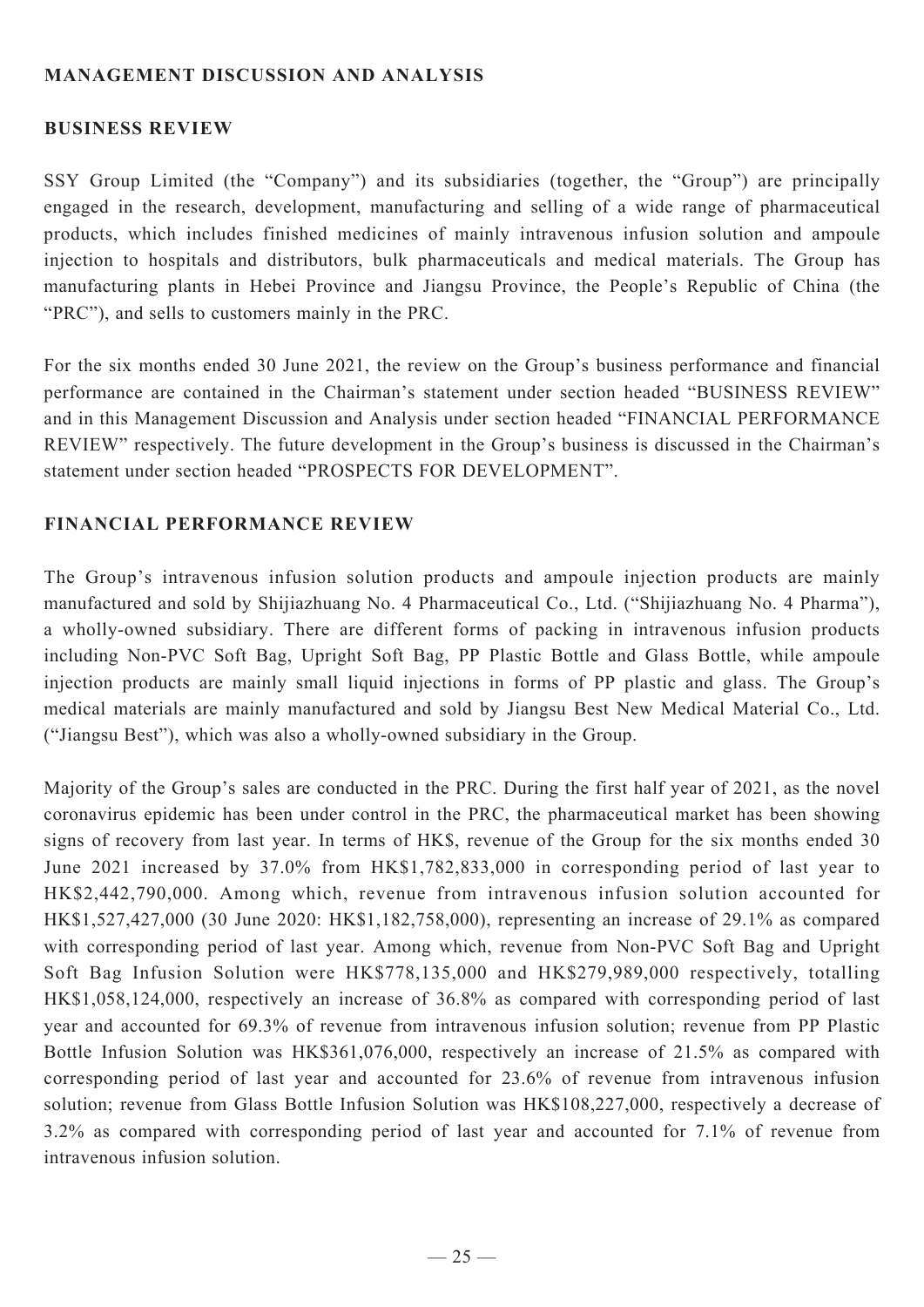On the other hand, the Group has put a lot of effort in product diversification. The Group has been promoting high-end ampoule injections products in view of its high growth potential, as a result, revenue from ampoule injections accounted for HK\$487,798,000 (30 June 2020: HK\$293,608,000), representing an increase of 66.1% as compared with corresponding period of last year. Revenue from bulk pharmaceuticals accounted for HK\$246,878,000 (30 June 2020: HK\$99,951,000), representing an increase of 147.0% as compared with corresponding period of last year mainly due to a recovery growth of market demand for bulk pharmaceuticals and an increase in the Group's production capacity in bulk pharmaceuticals.

The Group will keep focusing its production in high quality intravenous infusion solution products such as Non-PVC Soft Bag infusion solution and therapeutic infusion solution. The Group will also keep expanding its market in ampoule injections, bulk pharmaceuticals and oral preparations to drive revenue growth.

Revenue from medical materials products contributed HK\$80,505,000 (30 June 2020: HK\$53,421,000) to the Group, representing an increase of 50.7% as compared with corresponding period of last year mainly due to market recovery from last year.

### **Cost of sales**

The Group has been adopting various cost control measures such as production process optimization, equipment modification and energy conservation. Nevertheless, under a general trend of rising costs in production and due to increase in sales volume, the Group's cost of sales increased by 51.7% to HK\$973,075,000 for the six months ended 30 June 2021 as compared to the corresponding period last year of HK\$641,572,000. The cost of direct materials, direct labour and other costs represented approximately 54.9%, 15.0% and 30.1% of the total cost of sales respectively, while their comparative percentages for the corresponding period last year were 59.2%, 16.2% and 24.6% respectively.

### **Gross profit margin**

For the six months ended 30 June 2021, the Group recorded a total gross profit of HK\$1,469,715,000 (30 June 2020: HK\$1,141,261,000). Overall gross profit margin decreased by 3.8 percentage point to 60.2% for the six months ended 30 June 2021 from 64.0% for the corresponding period last year, which was mainly due to a general trend of rising costs in production and an increased proportion of revenue from bulk pharmaceuticals which had a lower gross profit margin as compared to finished medicines.

### **Other net income**

For the six months ended 30 June 2021, the Group's other net income increased to approximately HK\$40,566,000 (30 June 2020: HK\$37,825,000) which mainly represented government grants.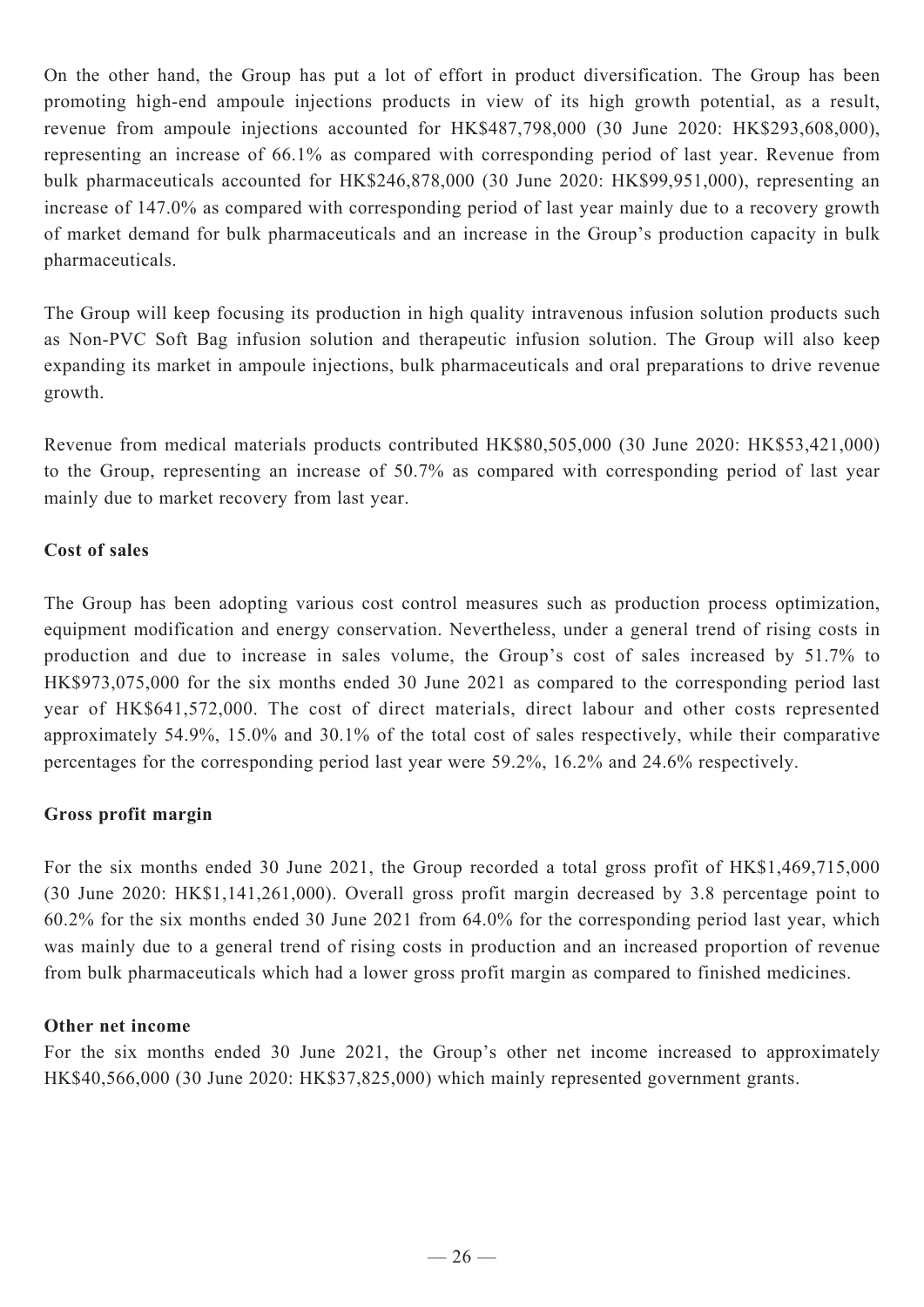### **Selling and distribution costs**

For the six months ended 30 June 2021, selling and distribution costs amounted to approximately HK\$862,274,000 (30 June 2020: HK\$670,798,000), which mainly consisted of advertising, marketing and promotion expenses of approximately HK\$570,371,000 (30 June 2020: HK\$470,710,000), transportation cost of approximately HK\$208,018,000 (30 June 2020: HK\$143,956,000) as well as salary expenses for sales and marketing staff of approximately HK\$32,659,000 (30 June 2020: HK\$27,214,000).

Selling and distribution expenses increased by 28.5% for the six months ended 30 June 2021 as compared with corresponding period of last year mainly due to increase in sales volume as compared to the first half of year 2020. Such increase was lower than revenue growth in the same period because of an increased proportion of revenue from bulk pharmaceuticals which had a lower level of selling expenses as compared to finished medicines.

### **General and administrative expenses**

For the six months ended 30 June 2021, general and administrative expenses was approximately HK\$153,520,000 (30 June 2020: HK\$137,657,000) which mainly comprised of salaries expenses for administrative staff of approximately HK\$80,999,000 (30 June 2020: HK\$65,203,000) (including a one-off non-cash expense arising from grant of share options to administrative management staff of approximately HK\$28,161,000 (30 June 2020: nil)) as well as depreciation and amortisation (other than research and development) expenses of approximately HK\$42,131,000 (30 June 2020: HK\$57,175,000).

The increase of 11.5% in general and administrative expense as compared to that of the corresponding period last year was mainly caused by the one-off expense from grant of share options during the six months ended 30 June 2021 whereas there was no grant of share options during the same period of 2020.

### **Research and development costs**

Research and development costs amounted to HK\$134,947,000 (30 June 2020: HK\$49,629,000), which increased significantly by 171.9% for the six months ended 30 June 2021 as compared with corresponding period of last year.

Undergoing the process of enterprise transformation and product diversification, the Group expanded and expedited the research and development of new products in drug preparations, bulk pharmaceuticals as well as medical materials. Furthermore, a one-off non-cash expense arising from grant of share options to R&D management staff during the first half of year 2021 of approximately HK\$36,878,000 (30 June 2020: nil) has resulted in the increase in research and development costs.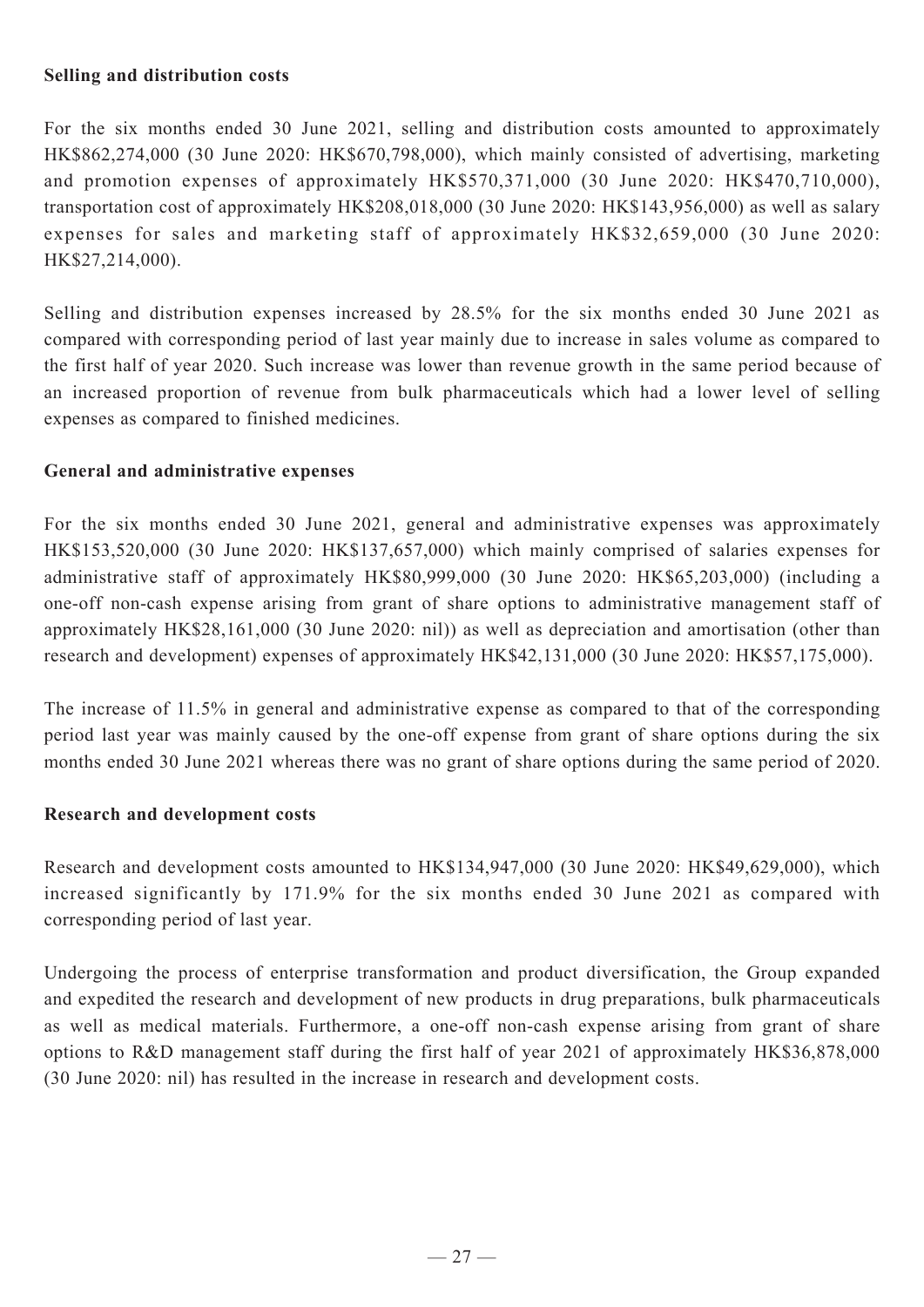### **Profit from operations**

For the six months ended 30 June 2021, the Group's profit from operations amounted to HK\$359,540,000, representing an increase of 16.9% as compared to HK\$307,441,000 of the corresponding period last year, with the operating profit margin (defined as profit from operations divided by total revenue) decreased to 14.7% from 17.2% of the corresponding period last year mainly due to a higher level of cost of sales and expenses related to grant of share options during the six months ended 30 June 2021.

#### **Finance costs — net**

The Group's net finance costs, which represented mainly interest expenses of bank borrowings and foreign exchange loss less interest income on bank deposits, increased by 27.6% to HK\$20,564,000 for the six months ended 30 June 2021 (30 June 2020: HK\$16,112,000) mainly due to a net foreign exchange loss as compared to a net foreign exchange gain in the corresponding period last year.

#### **Income tax**

The Group believes that Shijiazhuang No. 4 Pharma, Jiangsu Best, Hebei Guangxiang Pharmaceutical Co., Ltd., Hebei Guolong Pharmaceutical Co., Ltd. and Hebei Hanlin Biotechnology Co., Ltd. were qualified as the High and New Technology Enterprise and thus subject to a 15% preferential income tax in the PRC for both 2021 and 2020. For the six months ended 30 June 2021, the income tax expense increased by 39.7% to HK\$60,945,000 (30 June 2020: HK\$43,629,000) mainly due to a higher profit before taxation of the Group.

### **Profit attributable to equity shareholders**

The profit attributable to equity shareholders of the Company for the six months ended 30 June 2021 increased by 11.6% to HK\$275,661,000 (30 June 2020: HK\$247,035,000), with net profit margin (defined as profit attributable to equity shareholders of the Company divided by total revenue) decreased to 11.3% from 13.9% of the corresponding period last year.

### **LIQUIDITY, FINANCIAL RESOURCES AND CAPITAL STRUCTURE**

The Group primarily finances its working capital and other capital requirements by net cash generated from operating activities and resorts to external financing including both long-term and short-term bank borrowings from time to time in case the projected operating cash flow is insufficient to meet the capital requirements.

As at 30 June 2021, the Group's cash and cash equivalents decreased to HK\$1,302,061,000 (31 December 2020: HK\$1,445,905,000), mostly denominated in Renminbi ("RMB").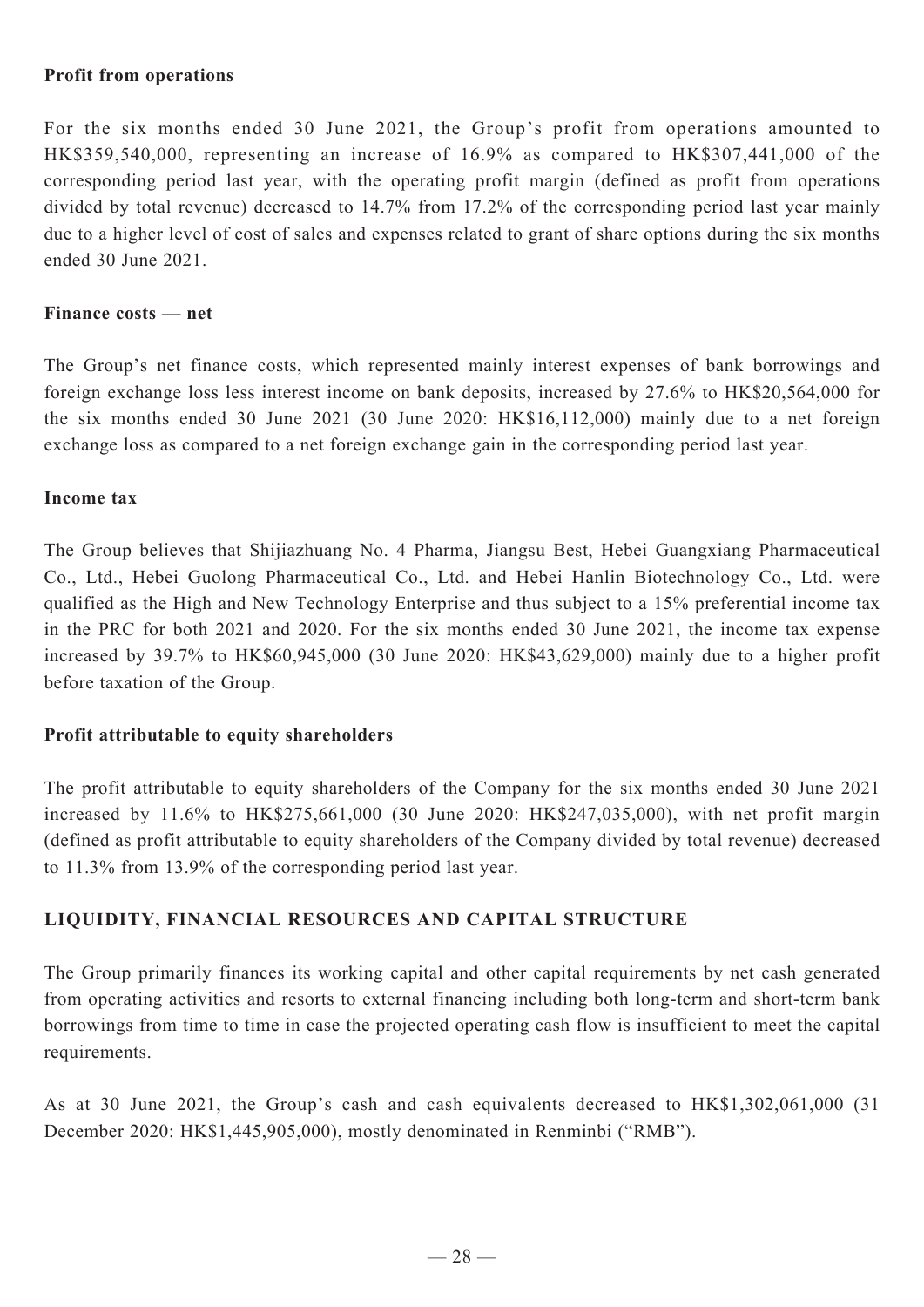As at 30 June 2021, the Group's bank borrowings amounted to HK\$2,470,883,000 (31 December 2020: HK\$2,427,072,000), comprising HK\$1,192,341,000 (31 December 2020: HK\$1,082,411,000) of borrowings denominated in RMB and HK\$1,278,542,000 (31 December 2020: HK\$1,344,661,000) in Hong Kong dollars. As at 30 June 2021, all of the Group's bank borrowings were repayable within 5 years, mostly bearing interest at variable rates.

Gearing ratio (defined as bank borrowings and lease liabilities less cash and cash equivalents divided by total capital less non-controlling interests) increased from 14.9% as at 31 December 2020 to 16.7% as at 30 June 2021. Current ratio (defined as current assets divided by current liabilities) further improved from 2.01 as at 31 December 2020 to 2.23 as at 30 June 2021.

As at 30 June 2021, the Group's total capital commitments outstanding but not provided for was HK\$467,246,000 (31 December 2020: HK\$477,237,000).

Overall, the Group continued to maintain a sound liquidity position, a sufficient working capital level and a low-risk capital structure in view of the Group's operation needs and capital commitments.

# **EMPLOYEES AND REMUNERATION POLICY**

As at 30 June 2021, the Group had approximately 4,700 employees (approximately 4,700 employees as at 30 June 2020), most of whom were based in the PRC. The number of workers employed by the Group varies from time to time depending on its needs. The remuneration policy of employees other than executive Directors and senior management is based on industry practice and is periodically reviewed by executive Directors or senior management. Apart from social insurance and in-house training programmes, other kinds of remuneration such as discretionary bonuses, share options under the Share Option Scheme and shares granted under the Restricted Share Award Scheme may be awarded to employees according to the assessment of individual performance.

The remuneration policy of executive Directors and senior management are reviewed and recommended for the Board's approval by the Remuneration Committee. In addition, share options may be granted under the Share Option Scheme and shares may be granted under the Restricted Share Award Scheme to the executive Directors and senior management. The remuneration package is reviewed with reference to the Board's corporate goals and objectives, prevailing market practice, duties and responsibilities of the individual executive Director or senior management and his/her contribution to the Group.

The total remuneration cost incurred by the Group for the six months ended 30 June 2021 was approximately HK\$336,597,000 (30 June 2020: HK\$196,092,000) including a one-off non-cash expense of HK\$67,050,000 (30 June 2020: nil) arising from grant of share options to management staff of the Group.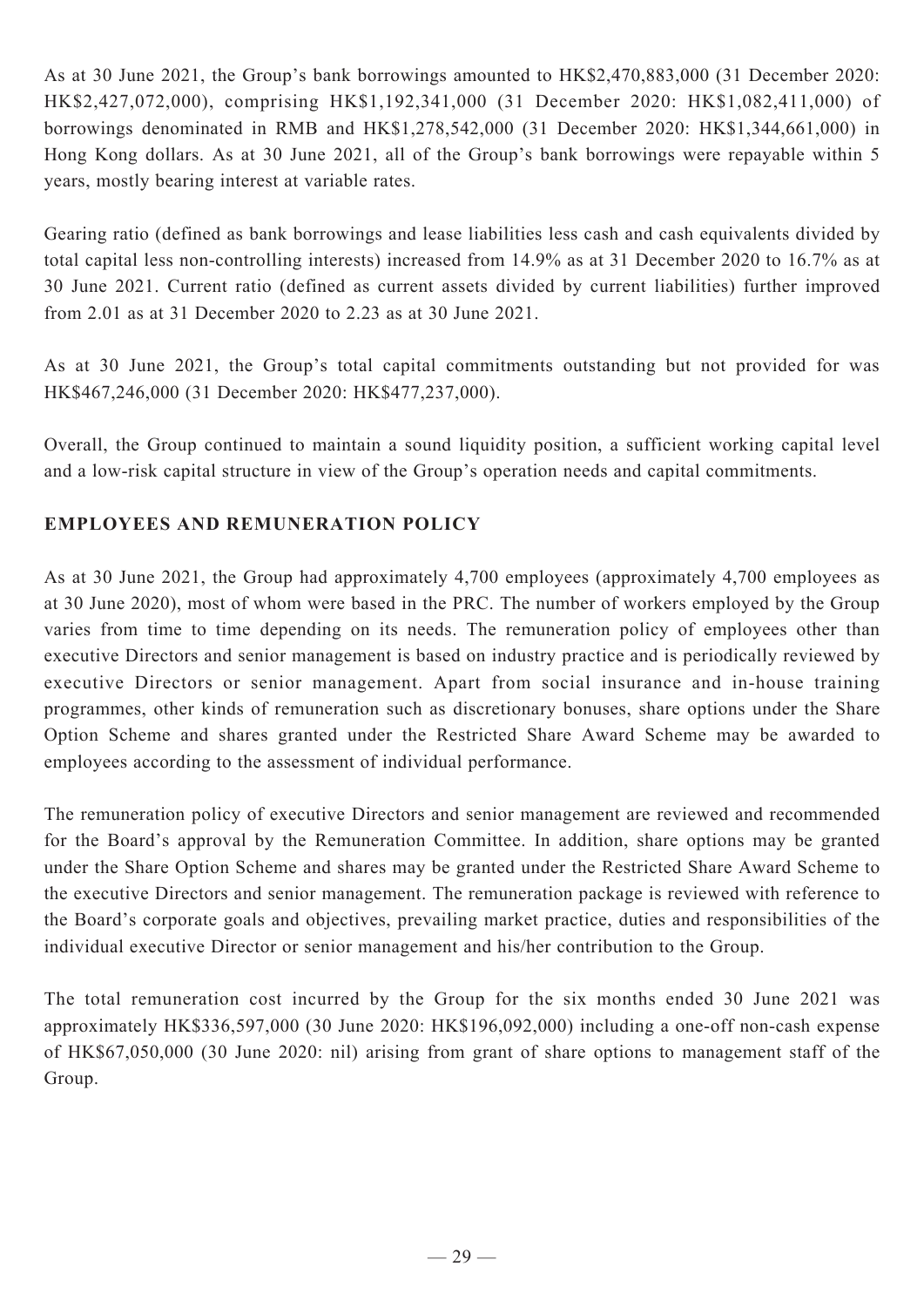### **CHARGE ON ASSETS**

As at 30 June 2021, the Group's right-of-use assets of HK\$54,382,000 (31 December 2020: HK\$54,347,000) were pledged as collateral for the Group's bank borrowings.

### **FOREIGN EXCHANGE RISK**

Majority of the Group's businesses are operated in the PRC and are denominated in RMB. Except for the foreign currency translation risk arising from the translation into Hong Kong dollars for the financial statements of subsidiaries with the functional currencies of RMB, the Group does not expect any materially adverse effects of the exchange rate fluctuation. Hence, no financial instrument for hedging was employed. Nevertheless, the Group is closely monitoring the financial market and would consider appropriate measures if required.

As at the following dates, the exchange rates of converting Hong Kong dollars into RMB (as calculated in Hong Kong dollars) were:

| 1 January 2020 | 0.89578 |
|----------------|---------|
| 30 June 2020   | 0.91344 |
| 1 January 2021 | 0.84164 |
| 30 June 2021   | 0.83208 |

### **MATERIAL ACQUISITIONS AND DISPOSALS**

There was no material acquisition or disposal of subsidiaries or associates during the six months ended 30 June 2021.

### **CONTINGENT LIABILITIES**

As at 30 June 2021, the Group did not have any significant contingent liabilities.

### **PURCHASE, SALE OR REDEMPTION OF SECURITIES**

Save for the purchase of 17,626,000 shares which details are set out in the next paragraph, neither the Company nor any of its subsidiaries has purchased or sold any of the Company's listed securities for the six months ended 30 June 2021.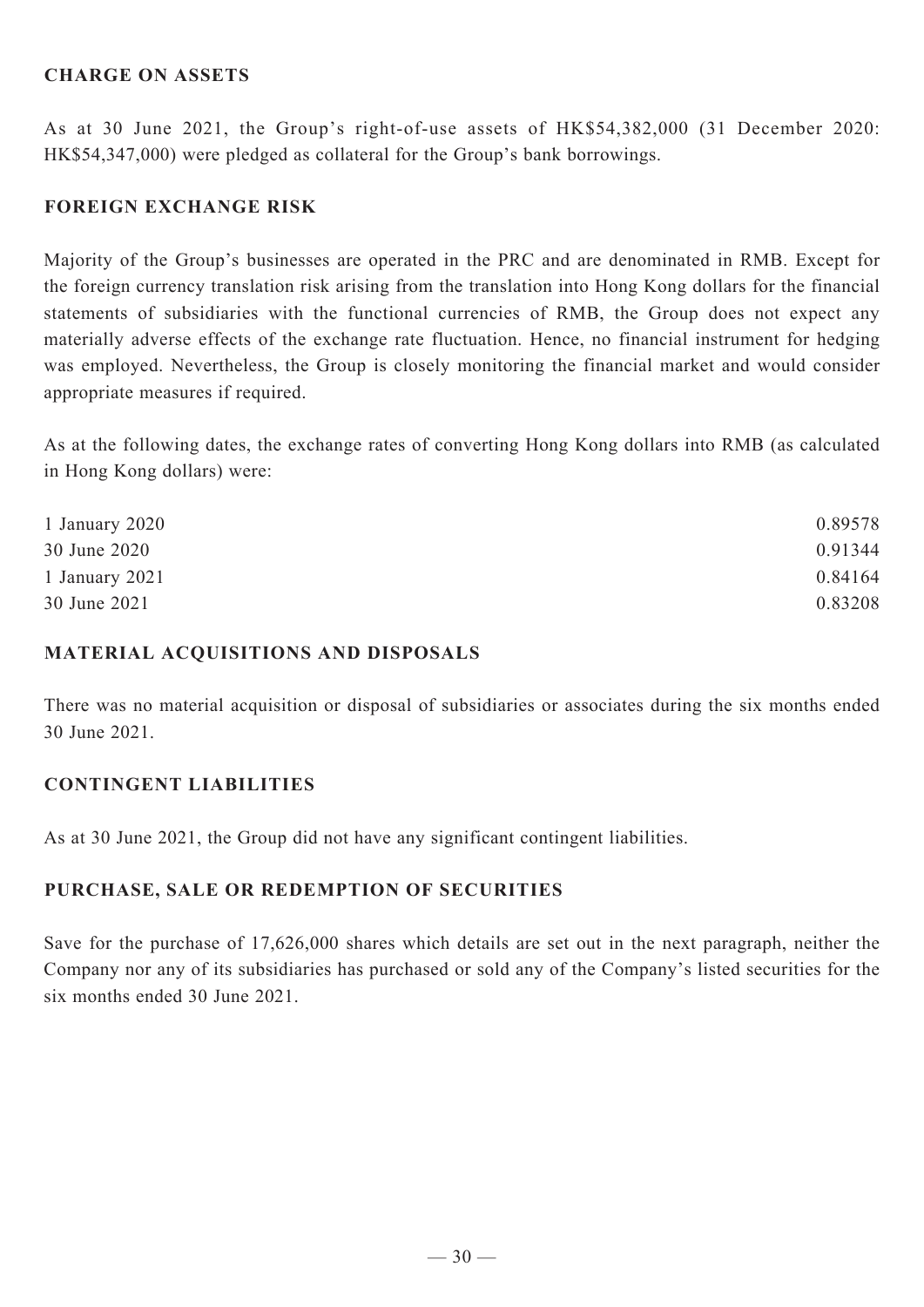During the six months ended 30 June 2021, the Company acquired an aggregate of 17,626,000 ordinary shares through purchases on The Stock Exchange of Hong Kong Limited (the "Stock Exchange") at an aggregate consideration of HK\$77,390,000 which details are set out below. As at 30 June 2021, all of the 17,626,000 shares have been cancelled.

|                       | <b>Total</b> |                |            |               |
|-----------------------|--------------|----------------|------------|---------------|
|                       | number of    |                |            |               |
|                       | the ordinary | <b>Highest</b> | Lowest     |               |
|                       | shares       | price paid     | price paid | Aggregate     |
| Date of the purchases | purchased    | per share      | per share  | consideration |
|                       |              | $(HK\$         | $(HK\$     | $(HK\$        |
| 13 January 2021       | 1,972,000    | 4.12           | 4.03       | 8,056,000     |
| 14 January 2021       | 2,710,000    | 4.26           | 4.03       | 11,365,000    |
| 15 January 2021       | 1,450,000    | 4.34           | 4.30       | 6,291,000     |
| 18 January 2021       | 3,510,000    | 4.37           | 4.26       | 15,338,000    |
| 19 January 2021       | 486,000      | 4.44           | 4.41       | 2,163,000     |
| 20 January 2021       | 2,166,000    | 4.51           | 4.50       | 9,794,000     |
| 22 January 2021       | 1,236,000    | 4.68           | 4.62       | 5,770,000     |
| 25 January 2021       | 2,616,000    | 4.70           | 4.33       | 11,665,000    |
| 26 January 2021       | 508,000      | 4.29           | 4.28       | 2,183,000     |
| 10 May 2021           | 350,000      | 4.78           | 4.78       | 1,679,000     |
| 11 May 2021           | 222,000      | 4.85           | 4.85       | 1,081,000     |
| 13 May 2021           | 400,000      | 5.00           | 4.99       | 2,005,000     |
|                       | 17,626,000   |                |            | 77,390,000    |

#### **SHARE OPTION SCHEME**

As approved by an ordinary resolution passed by the shareholders at the Extraordinary General Meeting held on 20 September 2012, the Board had terminated the old share option scheme adopted on 16 October 2005 and adopted the existing share option scheme ("Share Option Scheme").

Share Option Scheme is valid and remains in force for a period of 10 years from 20 September 2012 (the "Scheme Period") unless terminated earlier by shareholders in general meeting. The purpose of Share Option Scheme is to enable the Board to grant share options to the Eligible Person as defined in Share Option Scheme including, among others, the directors, employee or proposed employee, consultants or advisers of or to the Company or its subsidiaries or any entity in which the Group holds an equity interest, as incentives or rewards for their contribution or potential contribution to the development and growth of the Group. The provisions of Share Option Scheme comply with the requirements of Chapter 17 of the Rules Governing the Listing of Securities on the Stock Exchange (the "Listing Rules").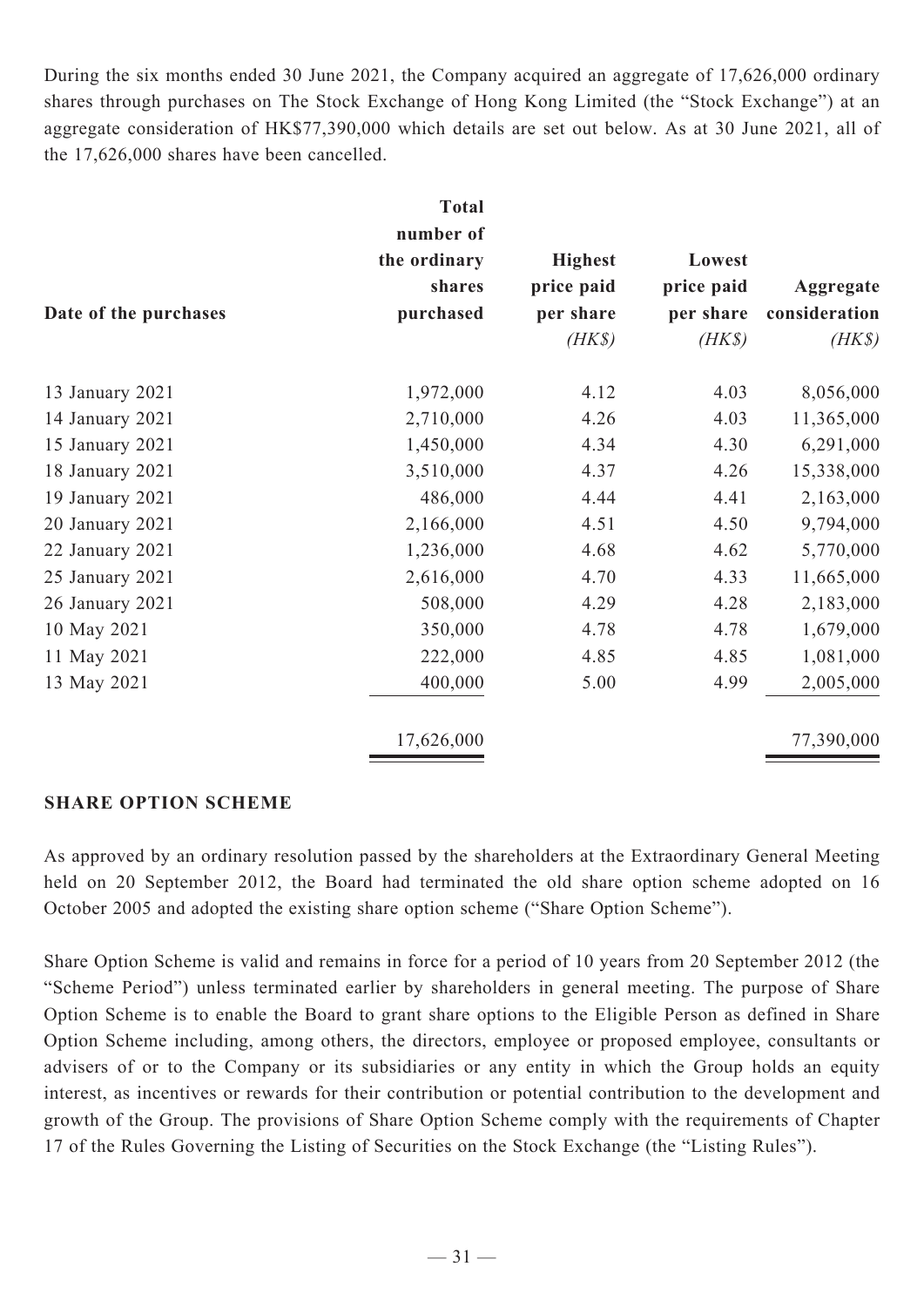Pursuant to Share Option Scheme, the offer for grant of options ("Offer") must be accepted within 30 days inclusive of the day on which such offer was made, with a payment of HK\$1.00 as consideration for the grant. The exercise price of the share option is to be determined by the Board provided always that it shall be at least the higher of (i) the closing price of the shares as stated in the daily quotations sheet issued by the Stock Exchange for the date of offer of grant, which must be a business day; and (ii) the average closing price of the shares as stated in the daily quotations sheets issued by the Stock Exchange for the five business days immediately preceding the date of offer of grant provided that the option price per share shall in no event be less than the nominal amount of one share. The share options are exercisable at any time during a period as the Board may determine in granting the share options but in any event shall not exceed 10 years from the date of Offer, subject to the terms and conditions of Share Option Scheme and any conditions of grant as may be stipulated by the Board.

The aggregate number of shares which may be issued upon exercise of all outstanding options granted and yet to be exercised under Share Option Scheme and any other schemes shall not exceed 30% of the issued share capital of the Company from time to time. The maximum number of shares issuable upon exercise of all options to be granted under Share Option Scheme and any other schemes as from the commencement of the Scheme Period must not, in aggregate, exceed 10% of the shares in issue as at 20 September 2012 (the "Scheme Mandate Limit"). The Scheme Mandate Limit may be refreshed at any time by obtaining approval of the shareholders in general meeting provided that the new limit under the refreshed Scheme Mandate Limit must not exceed 10% of the issued share capital of the Company at the date of the shareholders' approval. The maximum number of shares issued and to be issued upon exercise of the options granted under Share Option Scheme and any other schemes to any of the Eligible Person (including cancelled, exercised and outstanding options) in any 12-month period up to the date of grant shall not exceed 1% of issued share capital of the Company unless shareholders' approval is obtained under the terms of Share Option Scheme.

On 19 October 2015, the Company granted a total of 122,000,000 share options to two executive directors of the Company and other management staff of the Group under Share Option Scheme, representing about 4.33% of the issued share capital as at the date immediately before share options were granted. The exercise price was HK\$1.98. The exercisable period was from 19 October 2015 to 18 October 2018. All of the share options have been exercised.

On 15 April 2016, the Company granted 122,000,000 share options to Mr. Qu Jiguang, the Chairman and the CEO of the Company, under Share Option Scheme, representing about 4.31% of the issued share capital as at the date immediately before share options were granted. The exercise price was HK\$2.58. The exercisable period was from 15 April 2016 to 14 April 2021. Such grant of share options was approved by the independent shareholders at the annual general meeting held on 27 May 2016. During the year ended 31 December 2020, 32,000,000 share options were exercised by Mr. Qu Jiguang and, as a result, 32,000,000 ordinary shares of the Company was issued. All of the share options granted on 15 April 2016 have been exercised.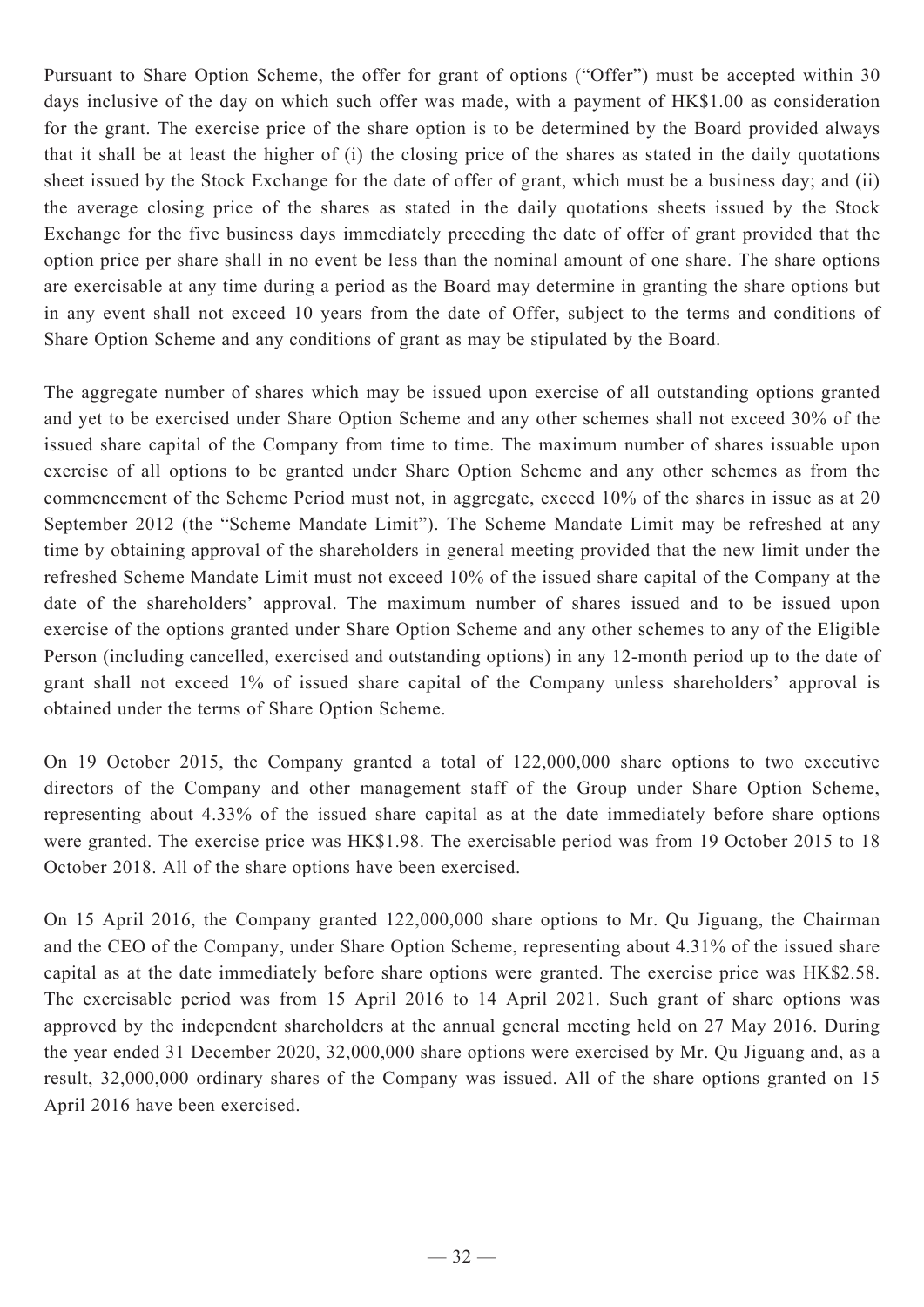The refreshment of Scheme Mandate Limit was approved at the annual general meeting held on 27 May 2016. Upon such approval, the Directors were authorised to grant share options to subscribe up to 10% of the issued share capital as at the date of such approval. Pursuant to the Listing Rules and the Share Option Scheme, share options previously granted under the Share Option Scheme (including those outstanding, cancelled, lapsed in accordance with the Share Option Scheme or exercised share options) will not be counted for purpose of calculating the Scheme Mandate Limit as refreshed. The limit on the number of shares which may be issued upon exercise of all outstanding share options granted and yet to be exercised under the Share Option Scheme and any other schemes of the Company must not exceed 30% of the shares in issue from time to time. No share options may be granted under the Share Option Scheme and any other schemes of the Company if this will result in the limit being exceeded.

On 12 January 2021, the Company granted 100,000,000 share options to certain management staff of the Group who are not the Directors of the Company under Share Option Scheme, representing approximately 3.285% of the issued share capital as at the date immediately before share options were granted. The exercise price was HK\$4.218. The exercisable period was from 12 January 2021 to 11 January 2026. During the period of six months ended 30 June 2021 and up to date of this interim announcement, all of the 100,000,000 share options remain outstanding and exercisable.

The movement of the total number of share options outstanding is shown as follows:

|                                                           | Six months   | Year ended   |
|-----------------------------------------------------------|--------------|--------------|
|                                                           | ended        | 31 December  |
|                                                           | 30 June 2021 | 2020         |
| Outstanding at the beginning of the period/year           |              | 32,000,000   |
| Granted during the period/year                            | 100,000,000  |              |
| Exercised during the period/year                          |              | (32,000,000) |
| Lapsed during the period/year                             |              |              |
| Outstanding and exercisable at the end of the period/year | 100,000,000  |              |
|                                                           |              |              |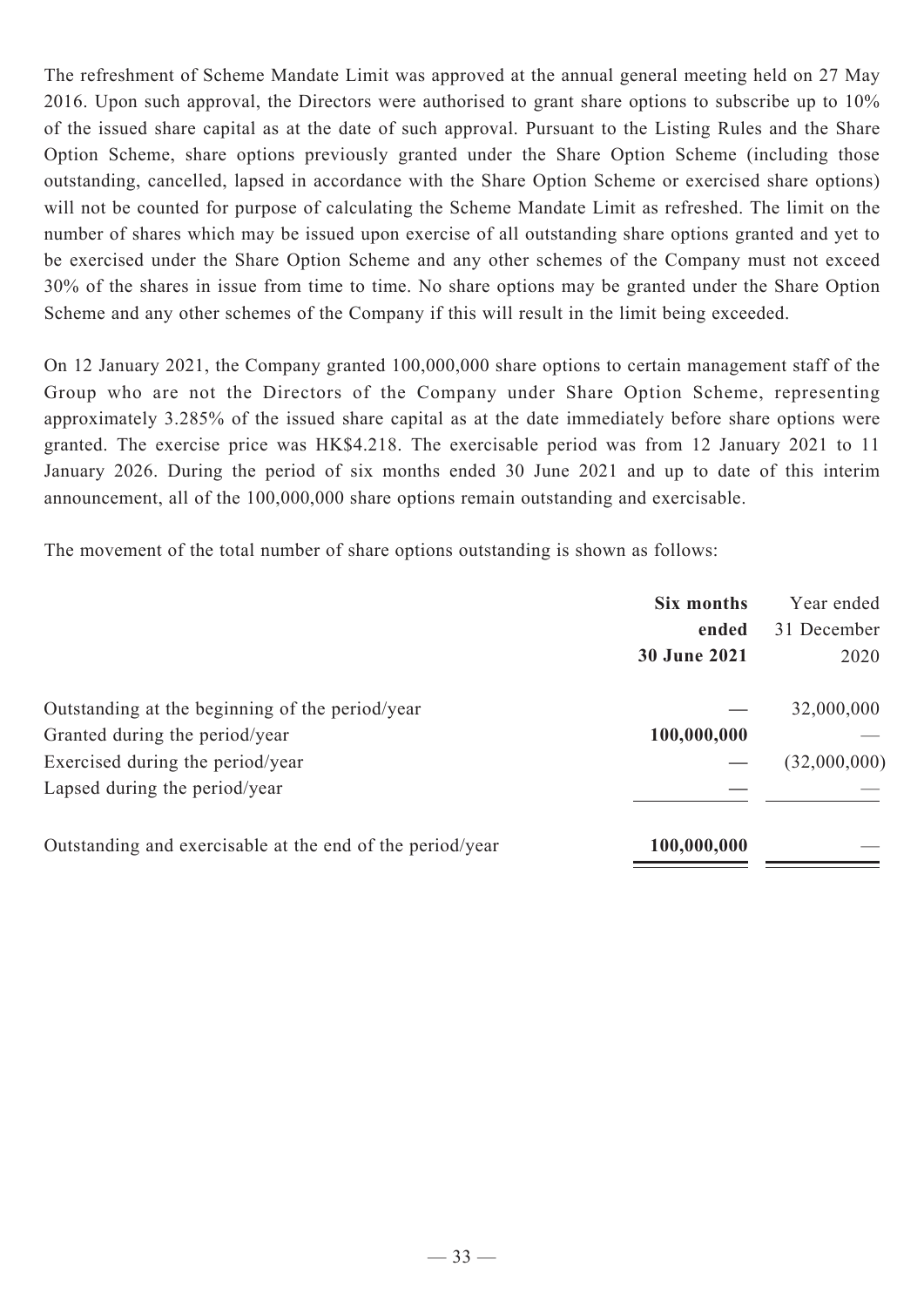The details of share options movements during the six months ended 30 June 2021 are shown as follows:

| Date of grant |                                    |                              |                              | Number of share options             |                                       |                               |  |
|---------------|------------------------------------|------------------------------|------------------------------|-------------------------------------|---------------------------------------|-------------------------------|--|
|               | <b>Exercise price</b><br>per share | Exercisable<br>period        | Outstanding at<br>1 Jan 2021 | <b>Granted during</b><br>the period | <b>Exercised during</b><br>the period | Outstanding at<br>30 Jun 2021 |  |
| 12 Jan 2021   | HK\$4.218                          | 12 Jan 2021 —<br>11 Jan 2026 |                              | 100,000,000                         |                                       | 100,000,000                   |  |

## **Employees (not directors of the Company)**

As at 30 June 2021, the share options granted under Share Option Scheme and remained outstanding had an weighted average exercise price of HK\$4.218 and a remaining contractual life of approximately 4.53 years. Assuming that all share options outstanding as at 30 June 2021 are exercised, the Company will receive proceeds of HK\$421,800,000.

# **RESTRICTED SHARE AWARD SCHEME**

The Company has adopted the Restricted Share Award Scheme on 27 December 2018 (the "Adoption Date"), pursuant to which existing shares will be purchased by the trustee from the market out of cash contributed by the Group and be held on trust for the participants selected by the Board (the "Selected Participants") until such shares are vested in the relevant Selected Participants in accordance with the terms of the Restricted Share Award Scheme. The purpose and objective of the Restricted Share Award Scheme are to provide the Selected Participants with an opportunity to acquire a proprietary interest in the Company, to encourage and retain such individuals to work with the Company, and to provide additional incentive for them to achieve performance goals. The Restricted Share Award Scheme shall terminate upon the expiry of the period of 10 years from the Adoption Date.

The Board may, from time to time, at its absolute discretion determine the number of restricted Shares to be granted and select any participant to be a Selected Participant with such vesting conditions as it may deem appropriate under the Restricted Share Award Scheme. Participants of the Restricted Share Award Scheme include any individual being an executive director, employee, officer of the Company or any subsidiary. The maximum number of shares which the trustee may purchase with funds contributed by the Group amounts to 60,280,507 shares, representing 2% of the Company's issued share capital as at the Adoption Date. The maximum number of shares which may be granted to a Selected Participant at any one time or in aggregate may not exceed 1% of the issued share capital of the Company as at the Adoption Date, and the transactions involved shall be in compliance with the requirements of Chapter 14A of the Listing Rules if they fell under the definition of "connected transactions" in Chapter 14A of the Listing Rules.

Since the adoption of the Restricted Share Award Scheme and as at 30 June 2021, no share has been purchased by the trustee and no share has been awarded to any Selected Participants pursuant to the Restricted Share Award Scheme.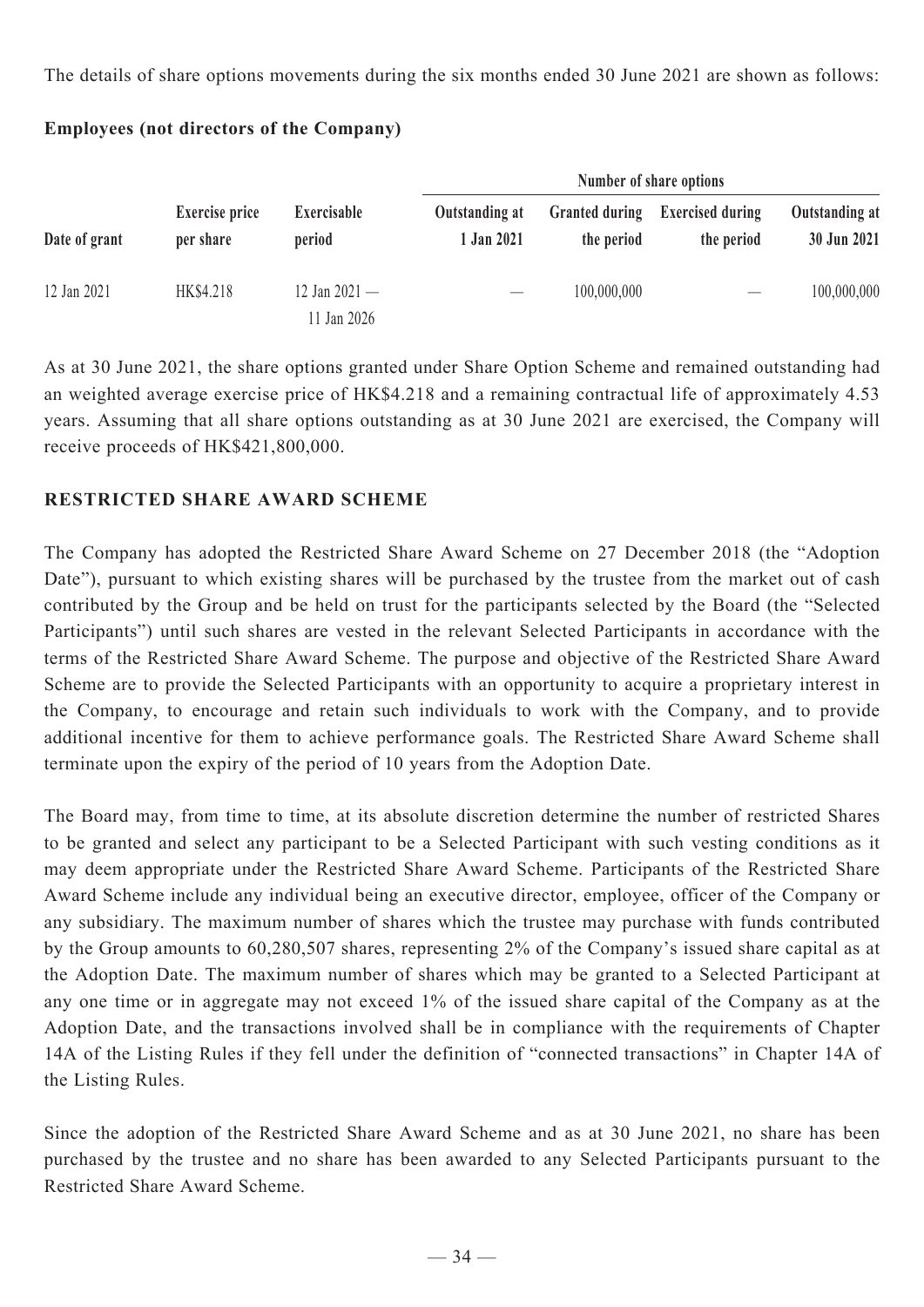## **SUFFICIENCY OF PUBLIC FLOAT**

Based on the information that is publicly available to the Company and within the knowledge of the Directors, it is confirmed that a sufficient public float of more than 25% of the issued capital of the Company has been maintained as at the latest practicable date, being 27 August 2021, and at all times during the six months ended 30 June 2021.

### **MODEL CODE FOR SECURITIES TRANSACTIONS BY DIRECTORS**

The Company has adopted the Model Code for Securities Transactions by Directors of Listed Issuers as set out in Appendix 10 to the Listing Rules (the "Model Code"). Having made specific enquiry with all Directors, the Directors confirmed that they had complied with the required standard set out in the Model Code during the six months ended 30 June 2021.

### **CORPORATE GOVERNANCE PRACTICES**

The Board is committed to maintaining a high standard of corporate governance. The Board believes that good corporate governance practices are essential for the growth of the Group and for safeguarding and maximizing shareholders' interests.

The Company has adopted the Corporate Governance Code (the "CG Code") contained in Appendix 14 of the Rules Governing the Listing of Securities on the Stock Exchange of Hong Kong Limited (the "Listing Rules"). During the six months ended 30 June 2021, the Company has complied with all applicable provisions of CG Code except code provisions A.2.1 as set out below.

Code provision A.2.1 of the CG Code stipulates that the roles of chairman and chief executive officer should be separate and should not be performed by the same individual. The Board appointed Mr. Qu Jiguang as the Chairman, who was responsible for the leadership and effective running of the Board. Mr. Qu Jiguang has also assumed the role as the chief executive officer of the Company, who was delegated with the responsibilities to lead the management implementing the business strategies of the Group. The Company believes that vesting both roles in Mr. Qu Jiguang will allow for more effective planning and execution of business strategies. As all major decisions are made in consultation with members of the Board, the Company believes that there is adequate balance of power and authority in place.

# **INDEPENDENT REVIEW OF AUDITORS**

The interim financial report for the six months ended 30 June 2021 is unaudited, but has been reviewed by KPMG, in accordance with Hong Kong Standard on Review Engagements 2410 "*Review of Interim Financial Information Performed by the Independent Auditor of the Entity*" issued by the Hong Kong Institute of Certified Public Accountants, whose unmodified review report is included in the interim report.